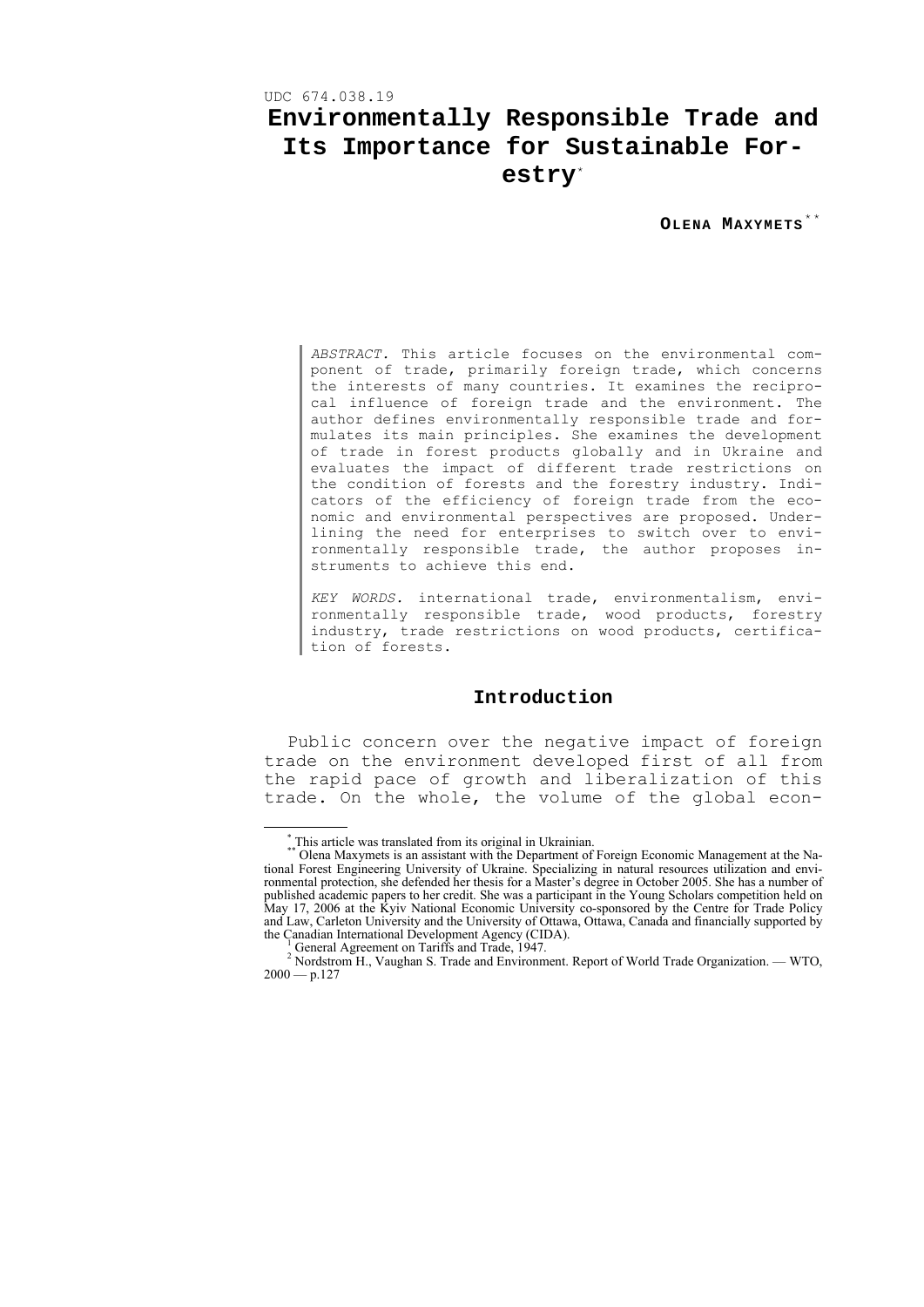omy increased fourfold over the past fifty years, while the volumes of world trade increased 12 times.

The environmental consequences of international economic integration and the rapid development of trade attending this process was not properly understood after the restoration of the system of world trade at the end of the Second World War. In the General Agreement on Tariffs and Trade (GATT, 1947), there were only indirect references to issues of environmental protection, including conditions for relief from liability (Article 20). Under the article countries were permitted to violate the usual rules of trade in those cases when it was necessary to protect the health of people, the life and safety of animals and plants, or in order to preserve natural resources, provided that such violation would not be caused by discriminatory measures against a certain source of import<sup>[1](#page-1-0)</sup>.

The first attempt to examine the reciprocal influence and impact on the environment of trade was made in the early 1970s during the preparations for the Human Environment Conference in Stockholm. The report prepared for this purpose dealt with issues of control over industrial pollution and international trade. The member countries of GATT were concerned that the subsequent reaction would create new barriers to trade or suspend the process of removing existing trade barriers. In November 1971, the Group on Environmental Measures and International Trade was set  $up<sup>2</sup>$  $up<sup>2</sup>$  $up<sup>2</sup>$  to examine any specific cases related to aspects of trade policies concerning pollution con-trol and environmental protection.<sup>[3](#page-1-2)</sup> However, it was more of a defensive reaction in response to the results of the Human Environment Conference in Stockholm. This bureaucratic maneuver achieved its purpose –discussion on linkages between trade and the environment ceased and the issue was not brought to the attention of the WTO until the early  $1990s^4$  $1990s^4$ .

<sup>1</sup>  $3$  Nordstrom H., Vaughan S. Trade and Environment. Report of World Trade Organization. — WTO,  $2000 - P.24. - 127p.$ 

Moltke K. Trade and Environment. The linkages and the politics. — Canberra, 1999 — P.3. — 85 p.

<span id="page-1-3"></span><span id="page-1-2"></span><span id="page-1-1"></span><span id="page-1-0"></span>Basel Convention on the Control of Transboundary Movements of Hazardous Wastes and their Disposal.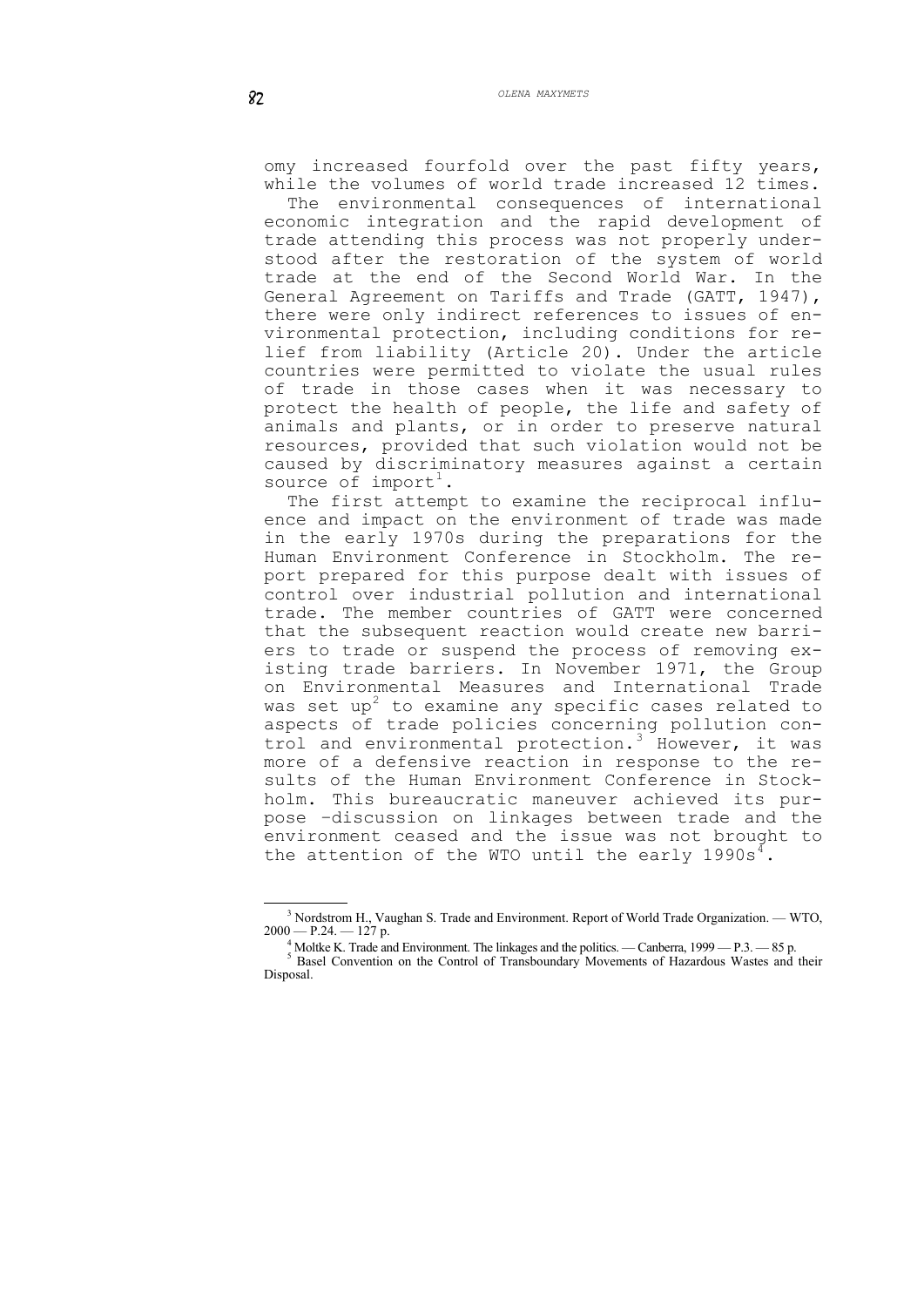The second stage of the discussion occurred in the 1980s and revolved around the export of products prohibited from consumption by governments of exporting countries. The discussion was launched by the developing countries because of their concern about becoming a market for the sale of goods hazardous to human health and the environment. The importing countries could not only prohibit the sale of such goods on their domestic markets, but also frequently lacked the possibility of evaluating the degree of their danger. This problem was shifted to the exporting countries. But within the framework of GATT not a single amendment was introduced on this issue. Instead, the problem was partly dealt with the adoption of two conventions: the Basel Convention on the Control of Transboundary Movements of Hazardous Chemicals and Pesticides in International Trade<sup>[5](#page-2-0)</sup> and the Rotterdam Convention on the Prior Consent Procedure for Certain Hazardous Chemical and Pesticides in International Trade<sup>[6](#page-2-1)</sup>. An important «landmark» at this stage was the tuna-dolphin conflict between the governments of the US and Mexico because of the latter's import of tuna into the US $^7.$  $^7.$  $^7.$ The US banned the import of tuna from the western tropical regions of the Pacific, since fishing tuna destroyed the population of dolphins. This debate spurred the public's interests in the problem.

The third wave of discussions on the reciprocal influence of trade and the environment began during the negotiations on establishing the North Atlantic Free Trade Area (NAFTA) during the final phase of the Uruguay Round. The greatest impact on the progress of the discussion at this stage was produced by the results of the 1992 UN Conference on Environment and Development in Rio de Janeiro, specifically the «Agenda for the 21th Century». The third stage of the «trade-environment» debate was more lengthy

<sup>6</sup> Rotterdam Convention on the Prior Informed Consent Procedure for Certain Hazardous Chemicals And Pesticides in International Trade.

Nordstrom H., Vaughan S. Trade and Environment. Report of World Trade Organization. — WTO,  $2000 - p.$  12. -- p. 127.  $\frac{3}{8}$  Moltke K. International environmental management, trade regimes and sustainability. -- Winni-

peg: IISD, 1996. — P.<br><sup>9</sup> Nordstrom H., Vaughan S., Abhyankar S., Sørensen J. Trade and Environment. Special Studies 4.

<span id="page-2-2"></span><span id="page-2-1"></span><span id="page-2-0"></span><sup>—</sup> WTO, 1999. — Р.16.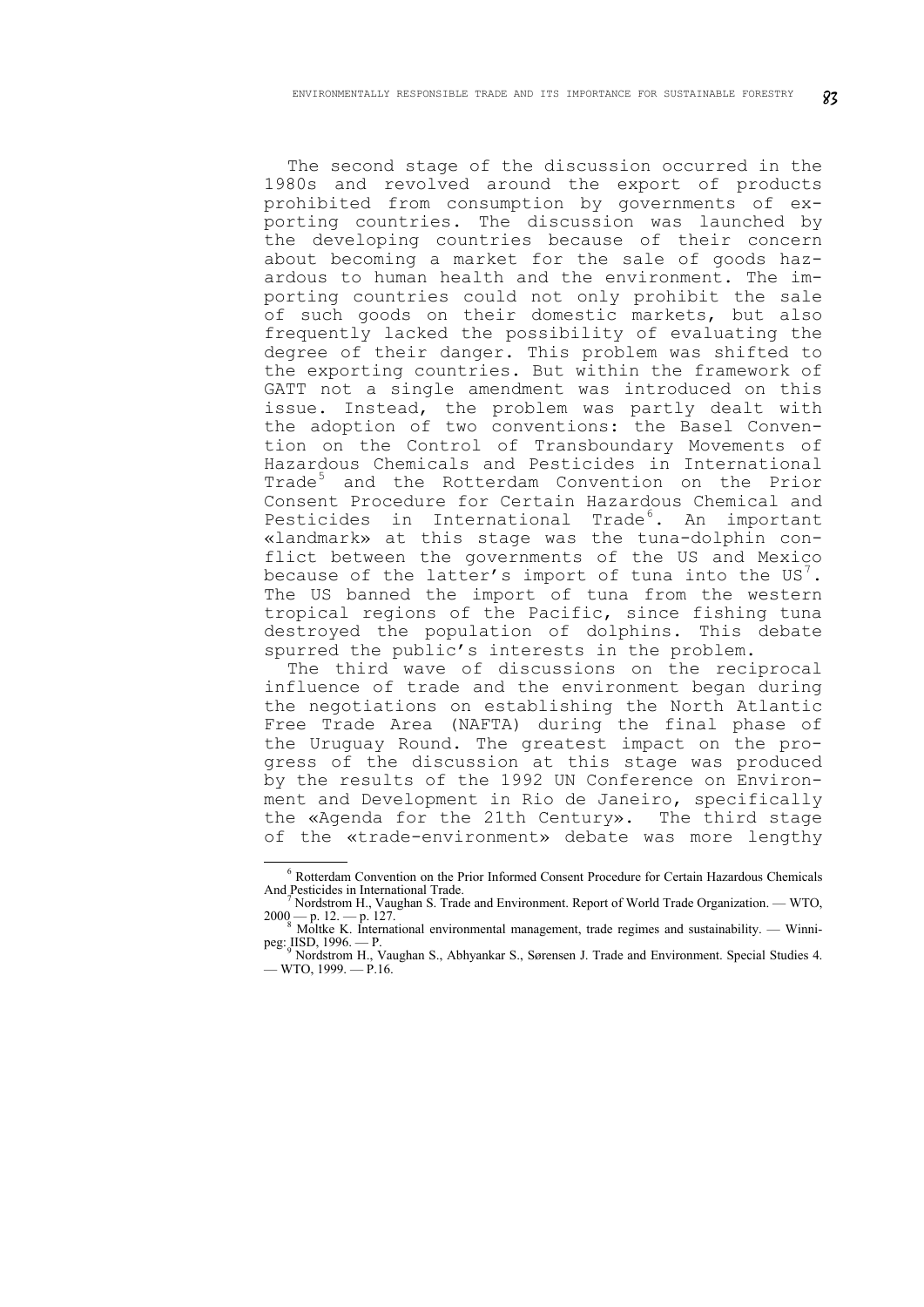and had a much greater impact on the GATT/WTO system, because it was caused by a more decisive action from diverse sources: the growing importance of international regulation of environmental requirements; work within GATT/WTO on intellectual property rights, sanitary and phytosanitary standards; modification of technical barriers to trade; and a multitude of notable disputes with an environmental background. Gradually environmental issues and the problems of sustainable development penetrated the WTO sphere and its considerations. Conclusions from the third stage can be expressed as follows: taking into account environmental factors can undermine the sources of trade efficiency, but ignoring these fac-tors can diminish trust and positive perception<sup>[8](#page-3-0)</sup>; also, until there is an agreement on the management of and relationship between trade and the environment, there will always be the risk of trade degrad-ing the environment<sup>[9](#page-3-1)</sup>.

At the fourth stage of the debate the following results can be singled out:

• establishment of the Sustainable Trade and Innovation Center in 2000 to bring into accord the interests of countries-producers and countriesconsumers, permitting the former to apply innovation technologies to achieve sustainable trade and devel- $opment<sup>10</sup>$  $opment<sup>10</sup>$  $opment<sup>10</sup>$ ;

• the fourth meeting of WTO ministers (Doha, November 2001) designed a new approach to trade, specifically to concentrate on development, aiming to stimulate and strengthen it;

• the UN Conference on Finance for Development (Monterrey, March 2002) emphasised the importance of safe and predictable financial assistance of trade and the establishment of new capacities;

• the Earth Summit on sustainable development (Johannesburg, September 2002) and the world's leaders recognized the importance of trade for sustainable development, stressed the need to concentrate further efforts on the support of balanced trade and frame interrelated trade, environmental and sustainable de-

<span id="page-3-2"></span><span id="page-3-1"></span><span id="page-3-0"></span> $10$  http://www.epe.be — офіційна сторінка Центру збалансованої торгівлі та інновацій (official website of the Sustainable Trade and Innovation Center [STIC]).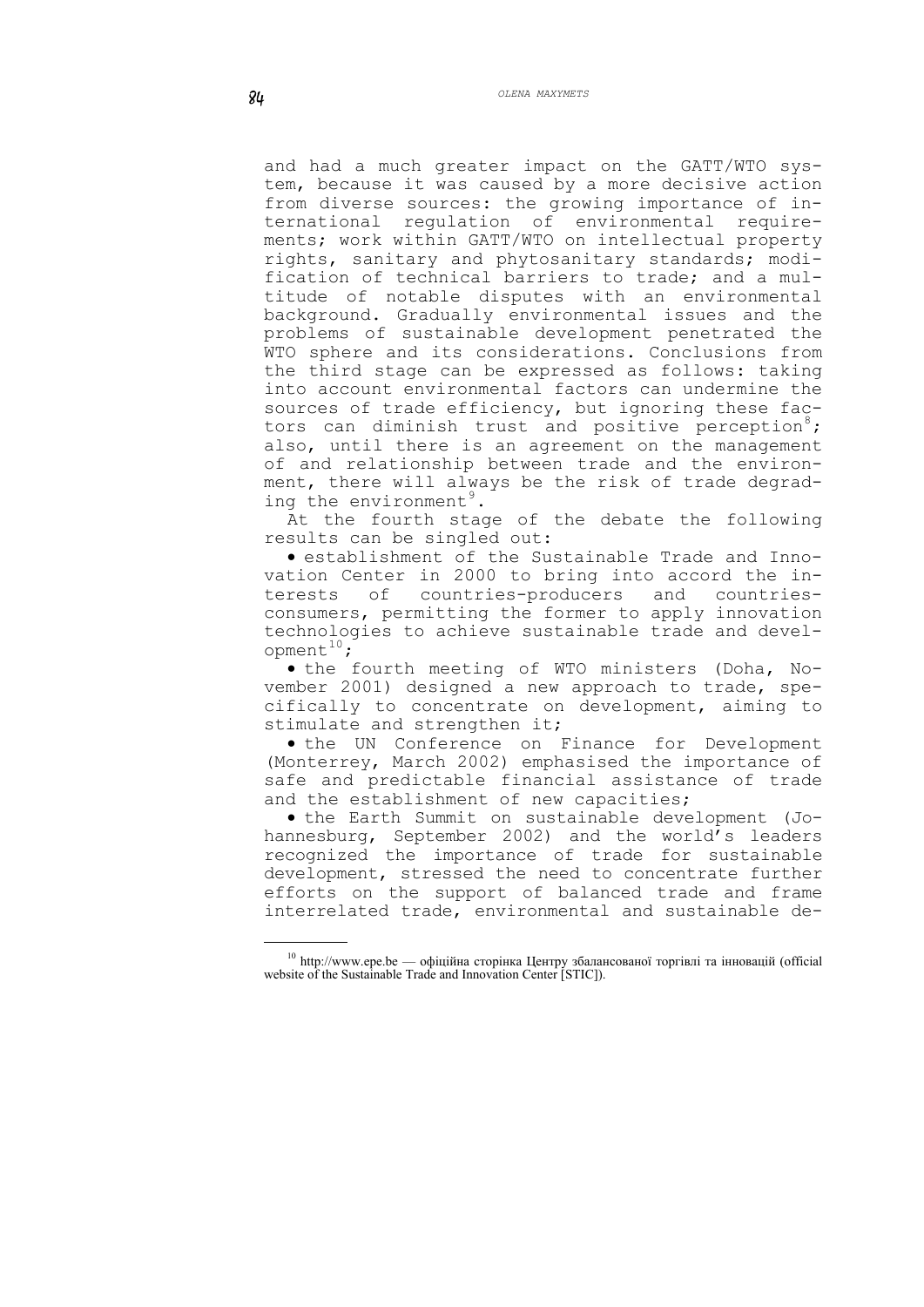velopment policies, emphasized the importance of evaluating relationship between trade, the environment and development, and called on all countries to voluntarily evaluate the reciprocal influence of these components<sup>[11](#page-4-0)</sup>;

• the Earth Summit was followed by a meeting in Kankouni in September 2003, a «Day of Sustainable Trade», which was organized by the UN Trade Commission to exchange views of all interested parties on the relationship between trade and sustainable development $12$ .

A study of the evolution of views on the reciprocal influence of international trade and the environment suggests that sustainable development at a minimum requires a consideration of the consequences of trade on the environment and the introduction of corresponding amendments to international agreements and policies of states.

## **Analysis of Recent Publications and Studies**

The extensive study of the impact of international trade on the environment is comparatively new – only since the 1990s. Scientific studies in forestry are few and are primarily concerned with the expanding exports of forest enterprises with priority on economic aspects but not on environmentally related ones. This is misplaced since forest resources are limited. Indeed, the principles of forest policy are not complied with, and it is not advisable for Ukraine to become a timber export. The importance of eco-mindedness in the foreign trade of forestry enterprises is necessitated by the preservation of forest resources and sustainable forestry.

From the analysis of works on the reciprocal influence of foreign trade and the environment it can be concluded that business representatives are interested in the continued liberalization of trade, while environmentalists are against it. The opinion

<span id="page-4-0"></span><sup>&</sup>lt;sup>11</sup> http://www.iisd.org/standards/trade\_standards.asp — сторінка Міжнародного інституту сталого розвитку (International Institute of Sustainable Development).

<span id="page-4-1"></span>http://europa.eu.int — офіційна сторінка торговельної комісії ЄС (official website of the EU Trade Commission).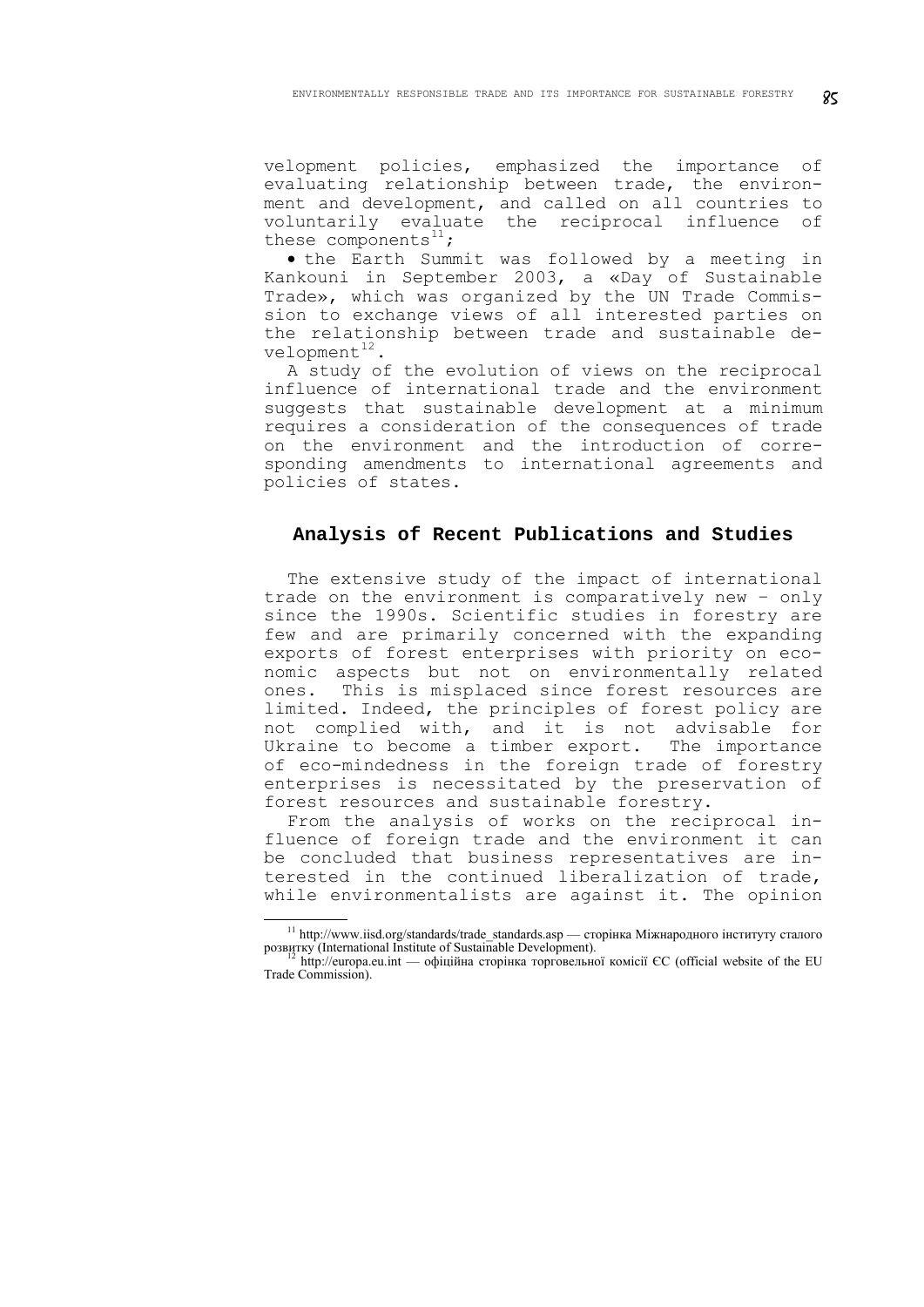of the majority of economists is reflected in the observation of W. Kweizer and F. Vinunz to the effect that trade liberalization was always among the most frequently offered recommendation for the transition economies of eastern Europe. The opening of economies promises not only material gain, but would also ensure the support and advice to the reformers themselves by bring them closer to current business practices and a market economy<sup>[13](#page-5-0)</sup>.

Such scholars as M. Wolfe<sup>[14](#page-5-1)</sup>, W. Kweizer, F. Vinunz, D. Findlay<sup>[15](#page-5-2)</sup>, I. Akimova<sup>[16](#page-5-3)</sup>, S. Johnson<sup>[17](#page-5-4)</sup>, K. Steini-ger<sup>[18](#page-5-5)</sup>, and M. Young<sup>[19](#page-5-6)</sup> single out the following reasons behind the importance of foreign trade as a strategy of economic development of countries:

• any internal drop in demand as part of an economic decline during the transition to a market economy can be alleviated by access to foreign sales markets;

<span id="page-5-0"></span> $\overline{a}$ <sup>13</sup> W.Kweizer, F.Vinunz. Ukraine's Integration into the World Economy. In What Way, How Fast, and What For?. *Ukraine on the Way to Europe.* Edited by L.Hoffman and F.Miollers. Kyiv. Fenix Publishers, 2001, p. 91.

14 Wolfe M. Trade expansion remains the engine of growth // Financial Times, 1999 — 29 October — P. 5.<br><sup>15</sup> Findlay D. Comparative advantage. — The World of Economics, New York: WW, Norton, 1991. — P. 99.

<span id="page-5-1"></span> Findlay D. Comparative advantage. — The World of Economics, New York: WW, Norton, 1991. — P. 99. 16 *Eksportna orientatsia ta ii vplyv na restrukturyzatsiu pidpryemstva krainy. Ukraina na shliakhu do Yevropy.* [I.Akimova. Export Orientation and its Impact on the Restructuring of a Country's Enterprises. Ukraine on the Way to Europe. Edited by L.Hoffman and F.Miollers. Kyiv, Fenix Publishers,  $2001$ , pp.  $205 - 215$ ].

Johnson S. Environment and free trade // Ecological Economy. — 1992. — No. 7. — P. 7—15.

<span id="page-5-2"></span><sup>18</sup> Steininger K. Reconciling trade and the environment: towards a comparative advantage for longterm policy goals // Ecological Economy.  $-1994. -$  No. 9.  $-$  P. 23–42.

<sup>19</sup> Young M. Ecologically accelerated trade liberalisation: a set of disciplines for environment and trade agreements // Ecological Economy. — 1994. — No 9. — P. 43—51.

<span id="page-5-3"></span>G.Daily. Above Growth. Economic Theory of Sustainable Development. Translated from English. Kyiv, Intelsfera Publishers, 2002, p. 312.

<sup>21</sup> French H. Costly tradeoffs: reconciling trade and the environment. Worldwatch paper 113. — March 1993.

<span id="page-5-6"></span><span id="page-5-5"></span><span id="page-5-4"></span>March 1993. 22 *Okhrana okruzhayushchei sredu i torgovye protsesy. Ekonomicheskiye instrumenty re-sheniya ekologicheskikh problem na regionalnom i mezregionalnom urovne. Ekologicheskaya eknomika i upravleniye: Trudy uchasnikov obrazovatelnoi programmy ekologicheskogo menedzhmenta dlya rabotnikov mestnykh administratsiy Ukrainy.* [V.Sabadash. Environmental Protection and Trade Processes. Economic Instruments for Dealing with Ecological Problems at the Regional and Interregional Level. Ecological Economics and Management: Papers of the Participants in the Educational Programs of Ecological Management for Workers of Local Administrations of Ukraine. Sumy, Mriya-1 Ltd., 1997, pp. 60—64)].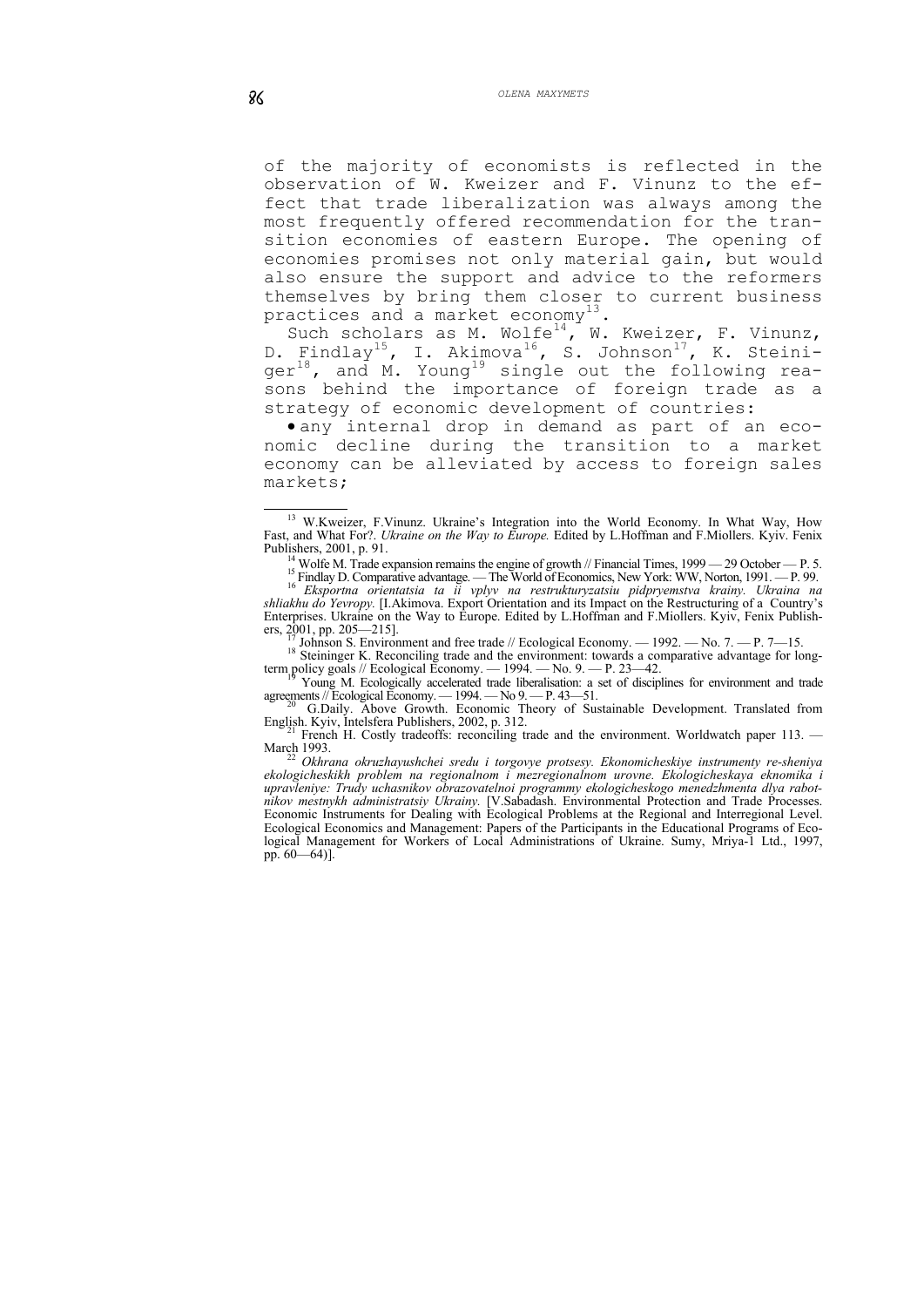• international trade promotes products that are more inexpensive and of higher quality;

• foreign competition is capable of devastating domestic monopolies;

• foreign trade is a growth factor, because technologies are exchanged simultaneously.

At the same time economists who studied the impact of globalization through the liberalization of trade on the environment, such as G. Daily<sup>[20](#page-6-0)</sup>, H. French  $21$ and V. Sabadash $22$  single out the following arguments against deepening trade liberalization:

- the benefit from foreign trade is cancelled out by high transportation costs, greater dependence on distant sources of supply and markets, as well as a narrowing in the citizens' choice to make a living;

-higher competitiveness (as one of the arguments for free trade) truly contributes to the appearance of inexpensive products. But in some cases reduction in cost is achieved not by higher efficiency, but by externalization of costs at the expense of lower standards;

- trade liberalization frequently results in the conclusion of agreements that may be used to evade more stringent domestic legislation;

⎯ countries without strict ecological standards enjoy advantages on the world market and influence countries with strict ecological norms, demanding them to ease requirements for international trade;

-free trade results in a greater geographical isolation of production benefits from environmental expenses related to increases in resource flows.

But it would be incorrect to consider that international trade impacts only negatively on the environment. Such views are evident in the works of such scholars as N. Andreyeva, S. Vaughan<sup>[23](#page-6-3)</sup>, S. Johnson<sup>[24](#page-6-4)</sup>, R. Lee $^{25}$  $^{25}$  $^{25}$ , K. Moltke $^{26}$  $^{26}$  $^{26}$ , H. Nordstrom $^{27}$  $^{27}$  $^{27}$ , N. Robins $^{28}$  $^{28}$  $^{28}$ , S.

<span id="page-6-3"></span><span id="page-6-2"></span><span id="page-6-1"></span><span id="page-6-0"></span><sup>&</sup>lt;sup>23</sup> Nordstrom H., Vaughan S., Abhyankar S., Sørensen J. Trade and Environment. Special Studies 4.<br>  $-W<sub>1</sub>TO$ , 1999.

<span id="page-6-4"></span><sup>&</sup>lt;sup>24</sup> Johnson S. Environment and free trade // Ecological Economy. — 1992. –No. 7. — P. 7—15.<br><sup>25</sup> Lee R. Process and product: making the link between trade and the environment // Environmental Affairs. — 1994. — No. 6. —

<span id="page-6-7"></span><span id="page-6-6"></span><span id="page-6-5"></span><sup>&</sup>lt;sup>26</sup>Moltke K. Trade and Environment. The linkages and the politics. — Canberra, 1999 — 85 p. 27 Nordstrom H., Vaughan S. Trade and Environment. Report of World Trade Organization. — WTO, 2000 — 127 р.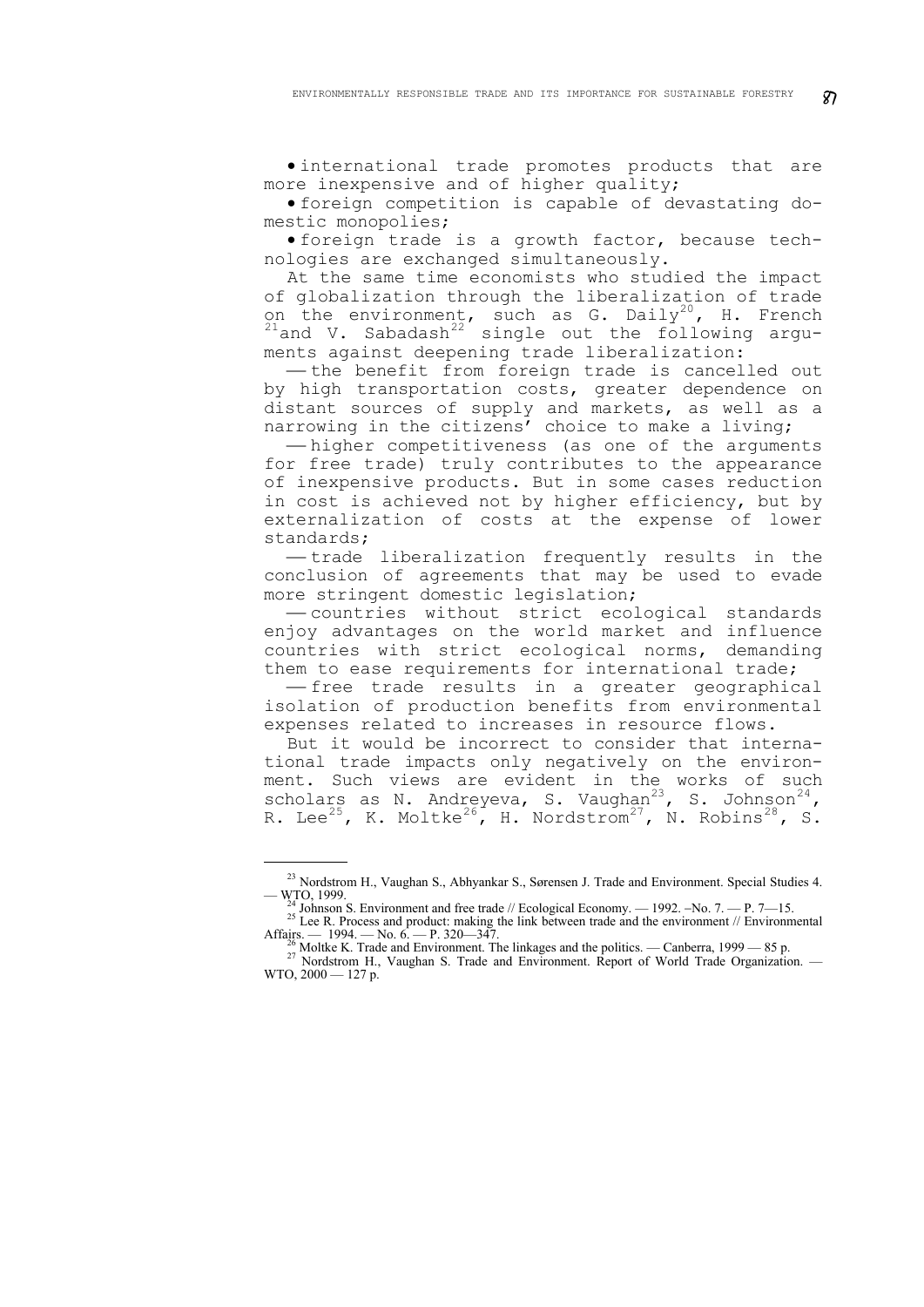Kharichkov<sup>[29](#page-7-0)</sup> and some others. International trade relative to the environment has the following positive effects:

• economic growth resulting from international trade promotes the allocation of additional financial resources to protect the environment;

• economic growth promotes higher standards of living and, accordingly, environmental consciousness;

• international trade promotes the distribution of environmentally clean products as well as resourcesaving and cleaner technologies, which is undoubtedly positive for both exporting and importing countries;

• international trade of commodities – provided their prices fully reflect environmental expenses – can promote the implementation of the sustainable development concept.

Relying on these bodies of work, a definition can be formulated, which explains the substance of the term **environmentally responsible trade**, as well as the main principles on which it is based. Environmentally responsible trade is trade that brings economic and environmental benefits and does not cause negative environmental consequences to countries, business entities or associations trading with one another. The main principles of environmentally responsible trade are as follows: economic advantage; eco-mindedness; training (information) of consumers and formation of demand.

Each of the above principles needs a detailed examination. It goes without saying that for the participants in international trade *economic advantage* remains the main criterion for whether or not to be involved in the process. Foreign trade should provide an enterprise an appreciable economic effect

<sup>&</sup>lt;sup>28</sup> Robins N., Roberts S. Environmental responsibility in world trade // Materials of the British Council International Conference. — London, 1998 — Р. 34—39. 29 *Vliyaniye ekologicheskogo faktora na formirovaniye sovremennoy sistemy mezhdunarodnykh* 

<span id="page-7-0"></span>*otnosheniy.* [N.Andreyeva., S.Kharichkov. The Impact of the Ecological Factor on the Formation of the Current System of International Economic Relations. *Regional Economics.* 2004, No 2, pp. 142—153].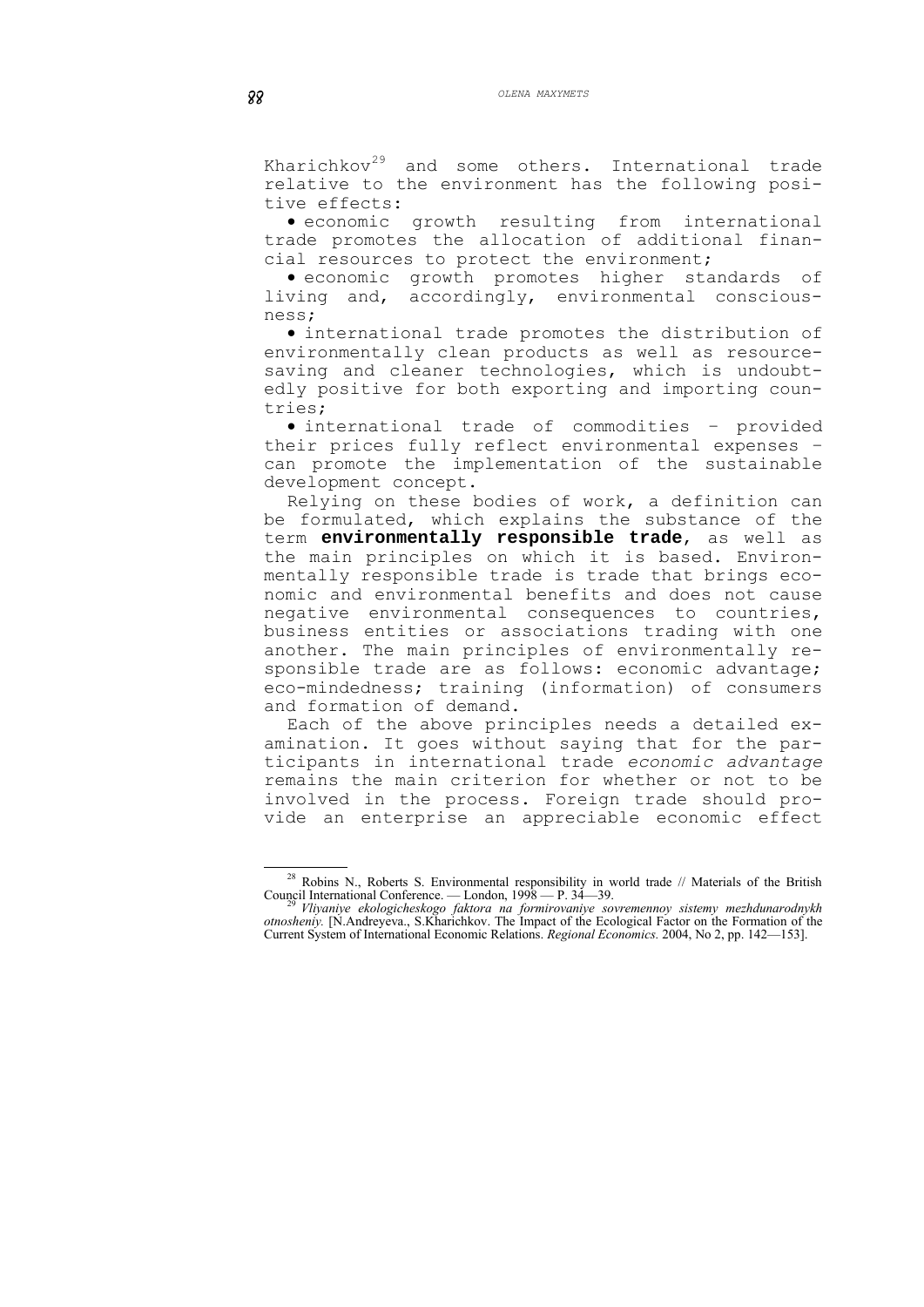and be much more efficient than trade on the domestic market.

But, apart from this principle, participants should endeavor to see an *eco-mindedness* in trade. For sectoral enterprises this principle may be reflected in not using wood from the most environmentally and publicly valuable forests, not supporting illegal trade in wood, or else not using wood (or products thereof) if it was procured without proper documents or is of a species, the commercial logging of which (principal use) is prohibited. It would also require tracing the origin of the procured wood, communicate information about it to the lumbering site, use of wood from forests following sustainable management, assign persons who would be responsible for sustainable management, and make enterprises and consumers buy wood from certified forests.

To make environmentally responsible trade a reality, all parties concerned should be engaged in this process. Their *training and awareness* should be a precondition for engaging consumers in the process of a balanced trade. To some extent this can be achieved by various programs and trainings, or by certification and environmental marking, or else with the assistance of specially established organizations promoting corresponding products. All this should become the basis for *creating demand among consumers* for the products that are referred to as safe for the environment as much as in terms of its manufacturing and usage as for its recycling. Taking into account the<br>specifics of the forestry industry, the priority the forestry industry, the priority will be the creation of demand in wood or wood products originating from forests following sustainable economic management and compliance with the required environmental standards throughout the entire processing cycle.

# **World Trends in the Trade of Forest Wood Products**

As forestry and trade in timber are becoming ever more global, forests and wood processing enterprises, concessionary rights to logging and con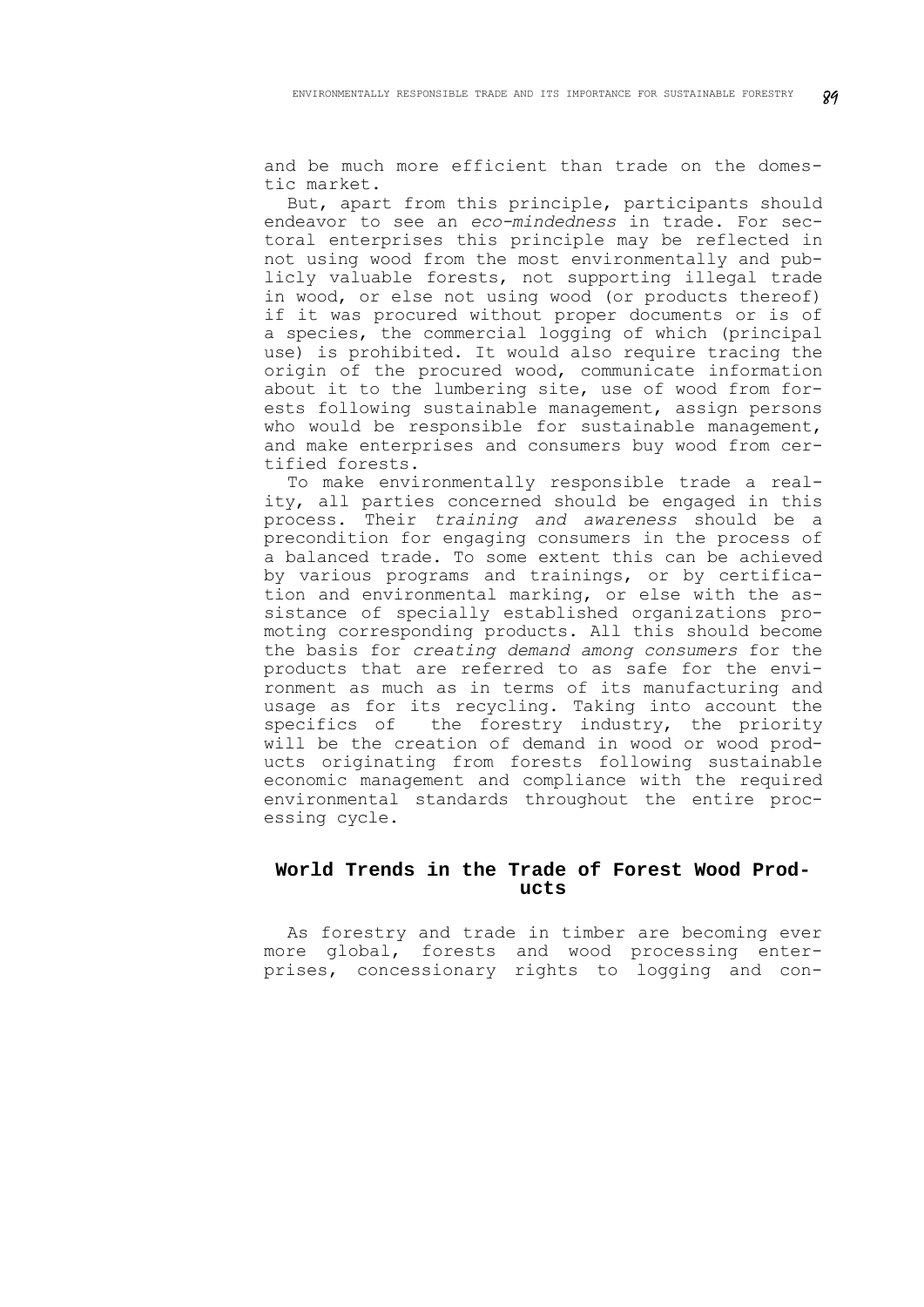tracts for management of the forest industry are becoming mostly the property of foreign companies. As for trade, apart from the growing volumes of exports and imports, there is also a growing number of exporters and importers of various types of timber. The rules and conditions of forest management and trade are established under the influence of the interests of different countries (e.g., the criteria and indicators of sustainable forest management, the Global Convention on Biodiversity, and the proposals on the types of global instruments of forest policy, etc.).

Access to foreign markets is restricted by a string of formal trade barriers. However, experts of the United Nation's Economic Commission for Europe<sup>[30](#page-9-0)</sup> believe that the pressure of usual tariff and nontariff barriers will eased be off considerably (as a result of the Uruguay Round negotiations in 1994). Instead, there will be a gradation on the basis of ecological factors. Not so long ago the European Union suggested to introduce into the Generalized System of Preferences (GSP) additional preferential benefits of 20% for those countries exporting products to the EU who comply with internationally recognized environmental standards. The granting of advantages is based exclusively on the product certificate system, i.e. a producer can receive certain benefits $31$ only after receiving a certificate of environmental safety.

With respect to wood products, two agreements are singled out that intend to ease international trade in these types of products. These agreements lay down rules that harmonize national and international standards to simplify the procedure of foreign trade:

1. The Agreement on the Application of Sanitary and Phytosanitary Measures (SPS Agreement) to facilitate the improvement of the conditions of environment inspection; and

<span id="page-9-0"></span><sup>&</sup>lt;sup>30</sup> Environment and trade. A Handbook. — The United Nations Environment Programme, Division of Technology, Industry, Economics and Trade Unit and the International Institute for Sustainable Development,  $\frac{2000}{1}$  – p. 12. – p. 96<br><sup>31</sup> Bach C. International trade principles and incentives for sustainable forest management. — Brus-

<span id="page-9-1"></span>**S**<sup>1</sup> Bach C. International trade principles and incentives for sustainable forest management. — Brussels: UNECE, 2002/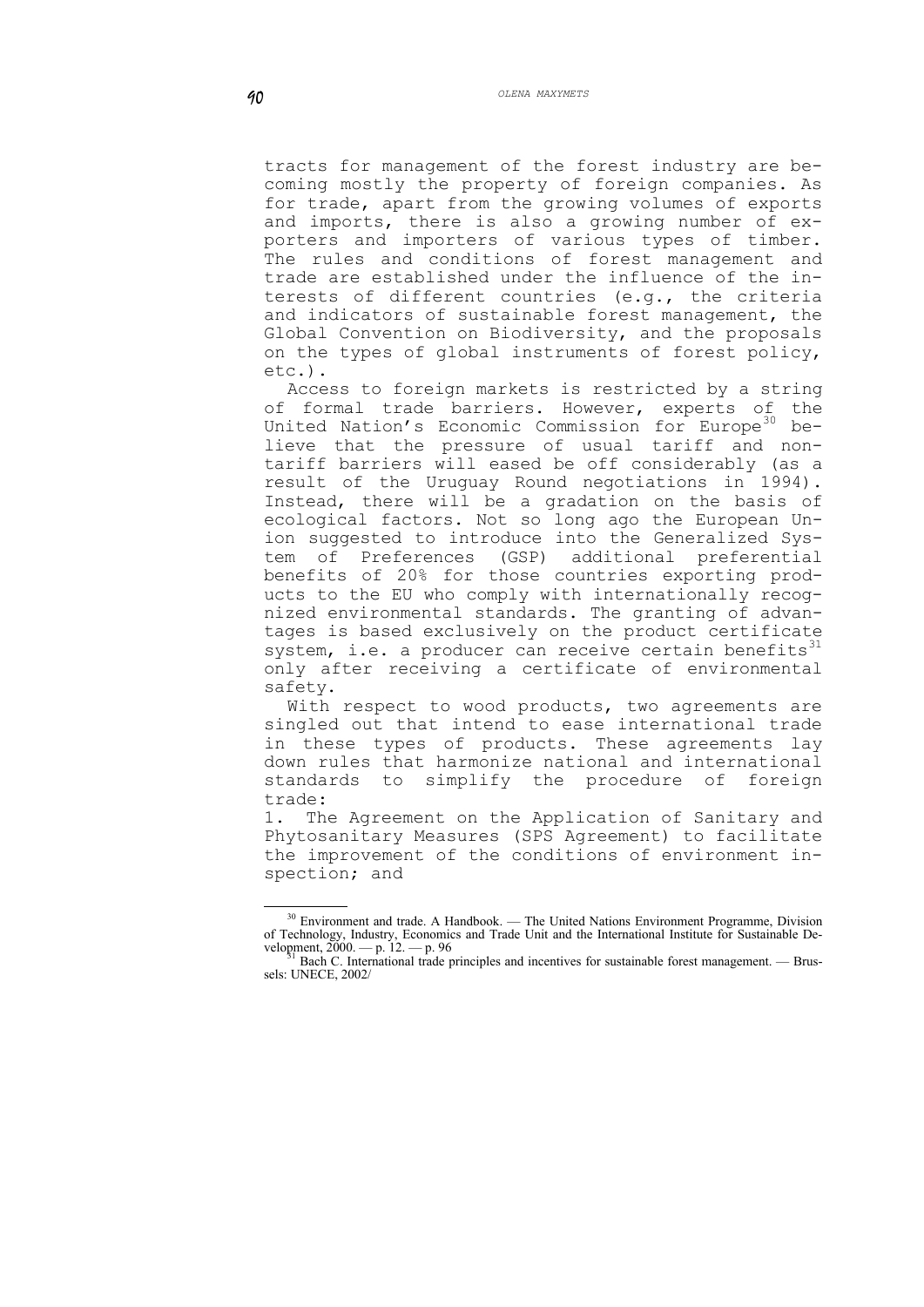2. The Agreement on Technical Barriers to Trade (TBT Agreement) that restricts the application of technical barriers and standards others than those concerning human health, safety and quality of products, as well as environmental protection.

Examining trends on the world market of forest wood products during the past 20 years, it is worthwhile mentioning the effects of the Uruguay Round negotiations. Among the most important are the changes in import duties: tariffs for the majority of forest wood products were reduced on average by onethird; most of the developed countries abolished tariffs on such products as paper and cardboard as well as products from the furniture industry; the escalation of tariffs slowed down substantially; preferential tariff limits were abolished and single customs rates were applied; and countries assumed tariff obligations, i.e. obligations to support tariff rates at the set level<sup>[32](#page-10-0)</sup>.

In the opinion of such specialists as E. Bar-<br>bier<sup>33</sup>, I. Bourke<sup>34</sup>, S. Vaughan<sup>35</sup> and M. Simula<sup>36</sup>,  $\beta$ , I. Bourke<sup>[34](#page-10-2)</sup>, S. Vaughan<sup>[35](#page-10-3)</sup> and M. Simula<sup>[36](#page-10-4)</sup>, trends in trade restrictions related to the forest sector can be grouped as follows (see Table 1):

<span id="page-10-0"></span><sup>&</sup>lt;sup>32</sup> Bourke I.J. The Uruguay Round results — an overview // Tropical Forest Update — 1996. — No.<br>6(2)  $\frac{1}{2}$ – P. 12–15. 6. — P. 12—15.<br>Barbier E. Impact of the Uruguay Round on international trade in forest products. — Rome: FAO.

<span id="page-10-2"></span><span id="page-10-1"></span><sup>1996. —</sup> P. 4—6.  $^{34}$  Bourke I., Leitch J. Trade restrictions and their impact on international trade in forest products. — Romes: FAO, 2000.

<sup>&</sup>lt;sup>35</sup> Vaughan S., Ali D. Policy effectiveness and MEAs. Environment and Trade Series #17. Geneva: UNEP, 1998. p. 43.

<span id="page-10-4"></span><span id="page-10-3"></span> $^6$  Simula M. Trade and Environmental Issues in Forest Production // Environmental Division Working Paper. — 1999. — April . — 38 p.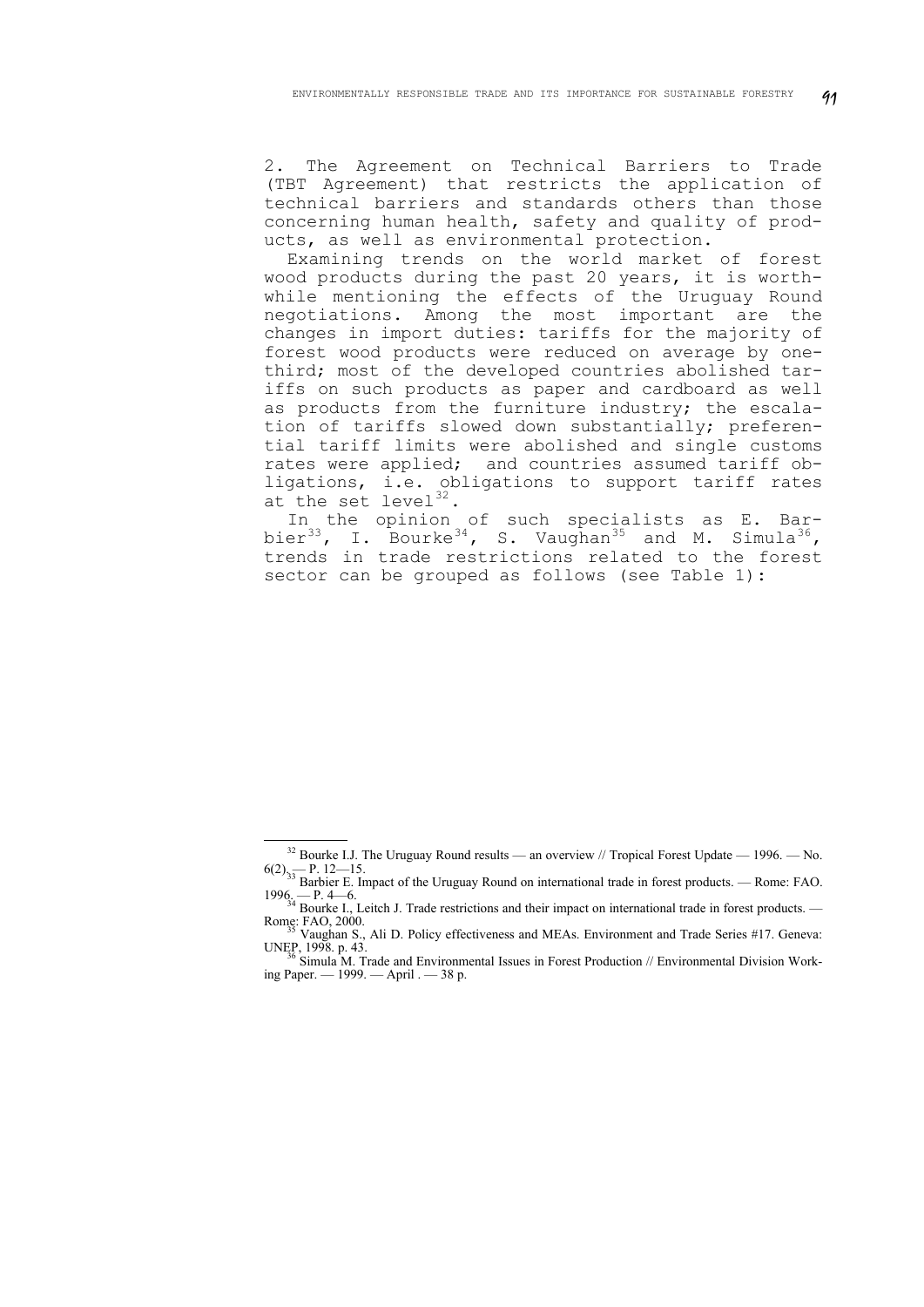|                                                |                        | Direction of change          |                               |                              |  |
|------------------------------------------------|------------------------|------------------------------|-------------------------------|------------------------------|--|
| Type of restriction                            | 1965-1979<br>1980-1985 |                              | 1985-1998                     | 3 1999<br>року               |  |
| Import duty                                    | reduction              | reduction                    | reduction                     | reduction                    |  |
| Import quotas                                  | growth                 | without<br>change            | without<br>change             | without<br>change            |  |
| Complete or condi-<br>tional bans              | growth                 | without<br>change            | without<br>change/<br>growth  | without<br>change/<br>growth |  |
| Licensing of im-<br>ports                      | growth                 | without<br>change/<br>growth | without<br>change/<br>growth  | growth                       |  |
| Antidumping/ com-<br>pensation customs<br>duty | growth                 | growth                       | without<br>change/<br>growth  | without<br>change/<br>growth |  |
| Standards                                      | growth                 | without<br>change/<br>growth | growth                        | growth                       |  |
| Government pro-<br>curement.                   | growth                 | without<br>change/<br>growth | without<br>change/<br>growth  | without<br>change/<br>growth |  |
| Marking                                        | growth                 | without<br>change/<br>growth | without<br>change/qr<br>owt.h | growth                       |  |
| Control over<br>prices, taxation,<br>et.c.     | growth                 | growth                       | growth                        | growth                       |  |
| Export quotas,<br>bans                         | growth                 | growth                       | growth                        | growth                       |  |
| Environmental<br>marking, certifi-<br>cation   | insig-<br>nificant     | insig-<br>nificant           | growth                        | growth                       |  |

**Table. Trends in the change of barriers impacting on international trade in timber[37](#page-11-0)**

The reduction in import tariffs may considerably worsen trade because of the effect of other forms of trade barriers, as presented in Table 1: bans and restrictions on export of logs by developing countries to encourage local enterprises to raise the degree of processing; restrictions and bans of developed coun-

<span id="page-11-0"></span><sup>&</sup>lt;sup>37</sup> Supplemented by the author on the basis of WTO and World Bank publications.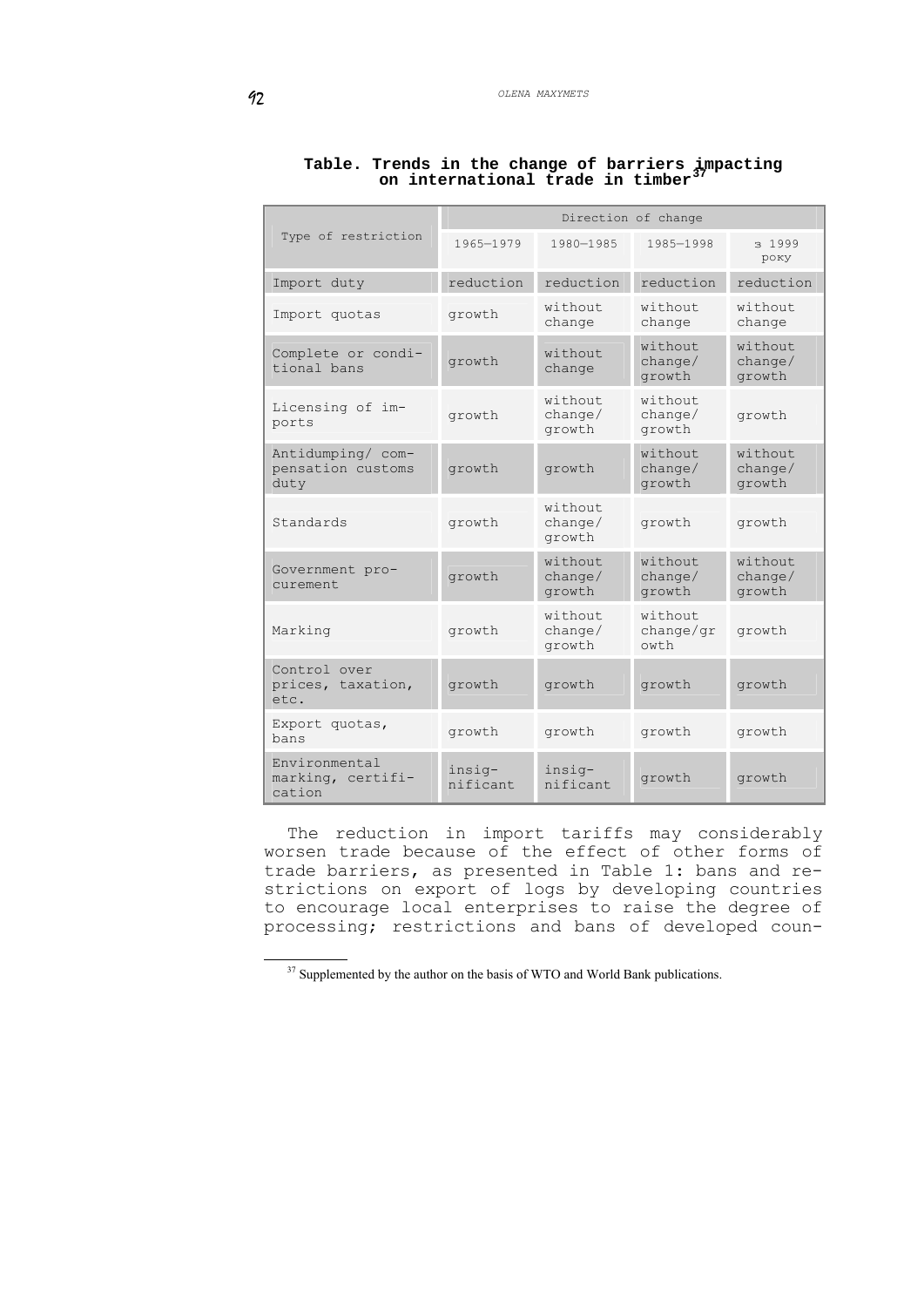tries on the production and import into these countries of timber that are harmful to the environment; quantitative restrictions on the import of wood products manufactured in violation of the principles of sustainable development; government interference in trade; and the use of environmental marking and «green» certificates as non-tariff barriers.

Rapid liberalization of trade and its resultant growth in trade volumes and economic globalization is the reason behind the controversy around the harm foreign trade has been causing to the environment. Opinions about liberalization of trade are fundamentally different. Advocates of expansion (enlargement) of trade believe protectionism to be one of the obstacles to international trade. Others see liberalization as an obstacle to sustainable development in general and to sustainable forestry in particular. In their opinion protectionism can be an important aspect of policy to remove the pressure on forestry and reduce the volumes of logging.

It is worthwhile paying special attention to world trends in the application of regulatory instruments in foreign trade, their compliance with requirements of sustainable development, international rules for conducting foreign trade, and its impact on sustainable forest management.

An example of *import restrictions* can be the quotas on boards and wood particleboards imported into EU countries. There are also tariff quotas or tariff restrictions on printed matter, particleboards, beaverboards, building timber, and some types of furniture products. In the EU countries restrictions have been introduced on the import of tropical wood originating from forests that are managed in viola-tion of the principles of sustainable development<sup>[38](#page-12-0)</sup>.

Although restrictions on imports are among the most evident barriers in international trade in wood, *export restrictions* can also exert an enormous influence on international trade in some types of wood products, especially logs and plywood; such a practice is widespread in the developing countries as

<span id="page-12-0"></span><sup>&</sup>lt;sup>38</sup> Communication from the Commission to the Council and the European Parliament Proposal for a European Union action plan.  $-$  FLEGT & Commission of the European Communities, Brussels, 21.05.2003. —32 p.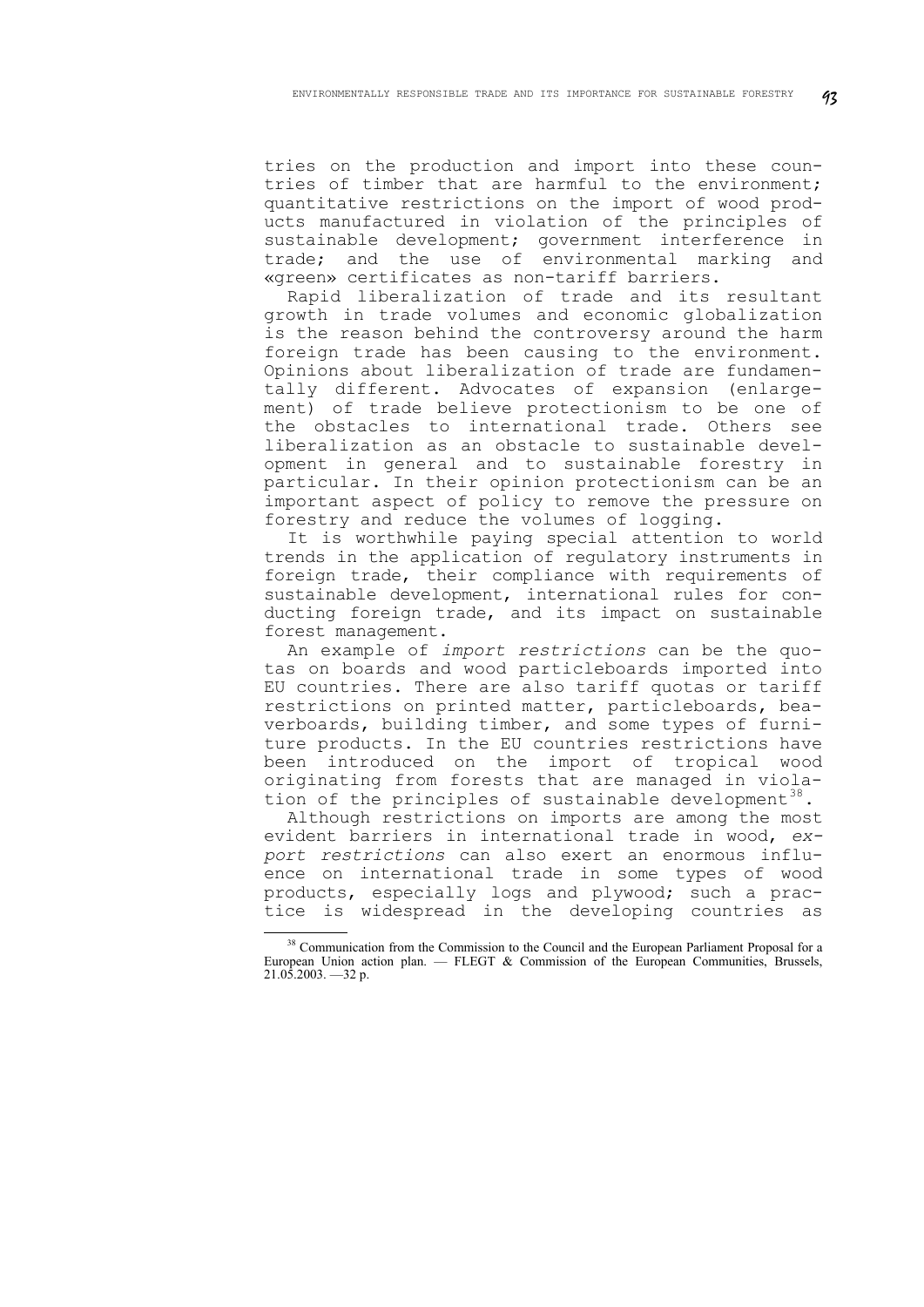well as in some developed countries. Exports can also be controlled by the following measures: complete bans, quotas, selective bans depending on the type of exports, indirect quantitative restrictions via control over logging, direct bans (customs duty and taxes), indirect charges as royalty and taxes on forest renewal and reforestation, administrative control (permits and licenses). Restrictions on the export of logs are traditionally associated with the protection of national wood processing industries in countries that have forest resources. Among the other goals of export restrictions are the following: greater financial returns to a country, proper supply of resources to national enterprises of the wood processing sector, prevention of exhaustion of one's own wood resources. During the past few years restrictions on exported logs have increased markedly<sup>[39](#page-13-0)</sup>.

|  |  |  | Table 2. Some examples of the application     |
|--|--|--|-----------------------------------------------|
|  |  |  | of export restrictions and their consequences |

| $Coun-$<br>try | Substance of intro-<br>duced export re-<br>strictions                                                                                                                                                                                                                      | Consequences                                                                                                                                              | Further development                                                                                                                                   |  |  |
|----------------|----------------------------------------------------------------------------------------------------------------------------------------------------------------------------------------------------------------------------------------------------------------------------|-----------------------------------------------------------------------------------------------------------------------------------------------------------|-------------------------------------------------------------------------------------------------------------------------------------------------------|--|--|
| $\mathbf{1}$   | $\mathcal{L}$                                                                                                                                                                                                                                                              | 3                                                                                                                                                         | 4                                                                                                                                                     |  |  |
| Romania        | Liberalization of<br>trade in 1997<br>caused a sharp<br>increase in the<br>export of unsawn<br>timber in 1998-<br>2000. Following<br>Romanian woodwork- US \$80-100).<br>ing enterprises<br>bans on the export<br>of unsawn wood<br>products were in-<br>troduced in 2001. | ately impacted on<br>prices, especially<br>for hard wood<br>(specifically for<br>oak). Prices<br>dropped by $60-70$ %<br>the pressure of (from US 4200 to | The bans immedi- The restrictions<br>were lifted in<br>April 2002. How-<br>ever, the export<br>of unsawn wood<br>products is under<br>strict control. |  |  |

<span id="page-13-0"></span><sup>&</sup>lt;sup>39</sup> Bourke I., Leitch J. Trade restrictions and their impact on international trade in forest products. — Rome: FAO, 2000.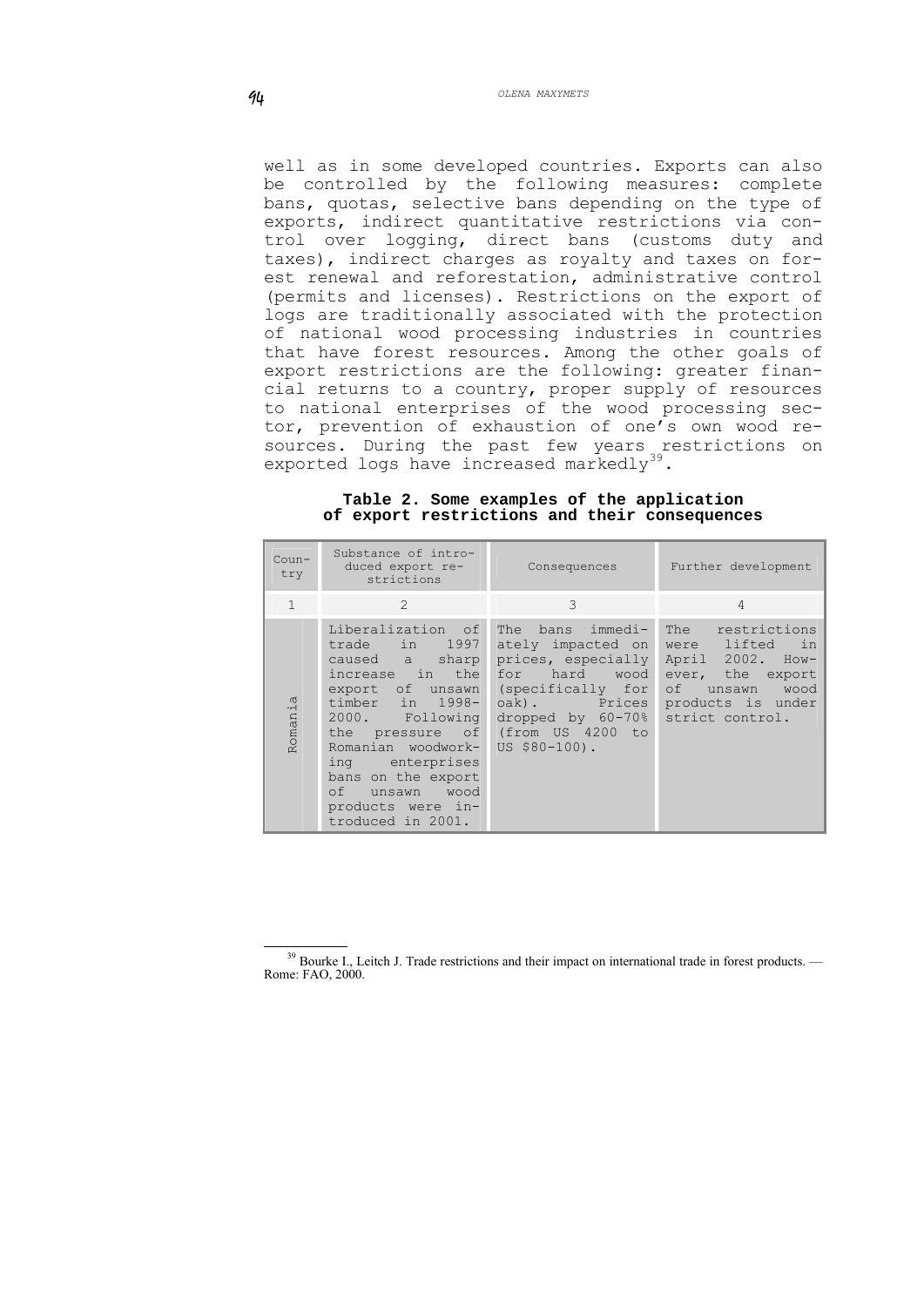| Coun-<br>try  | Substance of intro-<br>duced export re-<br>strictions                                                                                                                                                                                                                                                                                                                                                                   | Consequences                                                                                                                                                                                                                                                                                                                            |                                                                                                                                                                                                                                                                                                                                                       |
|---------------|-------------------------------------------------------------------------------------------------------------------------------------------------------------------------------------------------------------------------------------------------------------------------------------------------------------------------------------------------------------------------------------------------------------------------|-----------------------------------------------------------------------------------------------------------------------------------------------------------------------------------------------------------------------------------------------------------------------------------------------------------------------------------------|-------------------------------------------------------------------------------------------------------------------------------------------------------------------------------------------------------------------------------------------------------------------------------------------------------------------------------------------------------|
| $\mathbf{1}$  | $\mathbf{2}$                                                                                                                                                                                                                                                                                                                                                                                                            | 3                                                                                                                                                                                                                                                                                                                                       | 4                                                                                                                                                                                                                                                                                                                                                     |
| Φ<br>Indonesi | In the early 1990s<br>the government<br>оf<br>Indonesia<br>banned<br>the export of un-<br>sawn wood products<br>measure<br>as a<br>to<br>stimulate national<br>woodworking enter-<br>prises and conserve<br>forests. In 1994<br>high export duty<br>$(35-45%)$ was intro-<br>duced for sawn tim-<br>ber<br>to<br>encourage<br>national woodwork-<br>ing enterprises<br>(specifically for<br>the output of ply-<br>wood) | The<br>country<br>turned<br>quickly<br>from<br>an<br>exporter<br>of raw wood prod-<br>an ex-<br>ucts to<br>porter of plywood;<br>the bans increased<br>illegal<br>logging<br>(about 73% of all<br>volumes, as evalu-<br>ated by FERN) and<br>caused substantial<br>financial losses<br>to the country                                   | 2001 bans<br>In<br>on<br>the export of un-<br>sawn wood products<br>lifted,<br>were<br>$ex-$<br>duty on<br>port<br>$un-$<br>sawn timber<br>$(20 -$<br>30%) and sawn tim-<br>ber (10-15%)<br>was<br>introduced.                                                                                                                                        |
| shana         | In the late 1980s<br>bans on the export<br>of wood were<br>in-<br>troduced<br>to<br>$en-$<br>courage<br>national<br>producers.                                                                                                                                                                                                                                                                                          | The bans caused a<br>45-55% increase in<br>illegal trade,<br>according to FERN<br>data.                                                                                                                                                                                                                                                 | Since<br>1996<br>the<br>export<br>duty<br>on<br>timber<br>is<br>unsawn<br>up to 25% and<br>on<br>air seasoned<br>sawn<br>timber<br>15%<br>up to<br>to stimulate tech-<br>nological<br>season-<br>ing.                                                                                                                                                 |
| Cambodia      | 1992 a<br>In<br>system<br>οf<br>forest manage-<br>ment based on con-<br>cessions<br>was<br>in-<br>troduced<br>and<br>serious<br>caused<br>problems<br>in<br>the<br>sector. The Minis-<br>try of Agricul-<br>ture, Fishing and<br>Forestry set quo-<br>on the export<br>tas<br>wood<br>of unsawn<br>products<br>and<br>banned the export<br>of unfinished wood<br>products to stimu-<br>late the national<br>industry.   | result,<br>in<br>As<br>a<br>1994<br>forest<br>man-<br>aqement<br>in<br>the<br>country<br>ceased.<br>introduction<br>The<br>of export restric-<br>tions caused a<br>growing<br>illegal<br>$55 -$<br>trade (about<br>60% of total vol-<br>umes as evaluated<br>by FERN), a slump<br>prices,<br>in<br>and<br>inefficient<br>for-<br>estry. | The<br>government<br>introduced export<br>duty credited to<br>the state budget,<br>$1\%$<br>of<br>also<br>the<br>value of exports<br>on terms of FOB is<br>transferred to<br>$\alpha$<br>special fund<br>to<br>finance reforesta-<br>tion. A system of<br>coding and inde-<br>pendent monitoring<br>was introduced to<br>illegal<br>prevent<br>trade. |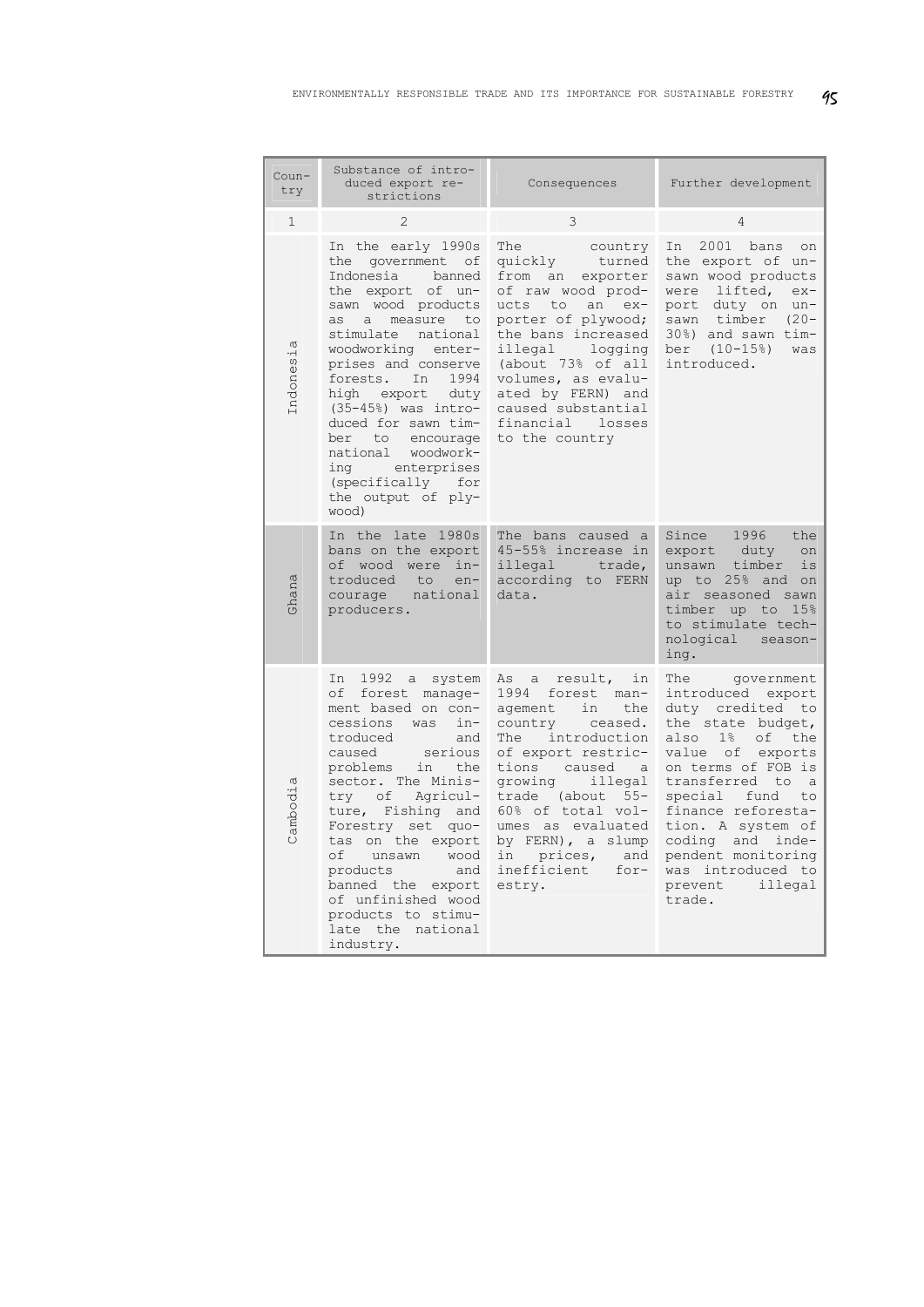| $Coun-$<br>try                                                              | Substance of intro-<br>duced export re-<br>strictions                      | Consequences                                                                                                                                                                                      | Further development                                                                                                                                                                                                                                                                                                       |
|-----------------------------------------------------------------------------|----------------------------------------------------------------------------|---------------------------------------------------------------------------------------------------------------------------------------------------------------------------------------------------|---------------------------------------------------------------------------------------------------------------------------------------------------------------------------------------------------------------------------------------------------------------------------------------------------------------------------|
| $\mathbf{1}$                                                                | $\mathcal{L}$                                                              | 3                                                                                                                                                                                                 | $\overline{4}$                                                                                                                                                                                                                                                                                                            |
| Nicaragua                                                                   | In 1998 the coun-<br>try banned<br>the<br>export of unsawn<br>timber.      | Illegal trade went<br>up 70% according<br>evalua-<br>to FERN<br>tions <sup>"</sup> .                                                                                                              | In June 2003 a new<br>law was introduced<br>under which fiscal<br>instruments<br>were<br>applied to<br>$ex-$<br>ports. For<br>$exam-$<br>ple, reduction of<br>export duty<br>by<br>100% on condition<br>of the further use<br>of relieved funds<br>for regeneration<br>of forests.                                        |
| $\overline{\phantom{0}}$<br>$\cdot$ H<br>$\mathbb N$<br><b>LQ</b><br>山<br>丘 | High taxes on the<br>use of forest re-<br>sources introduced<br>since 1984 | The economy was<br>reoriented toward<br>agriculture<br>and<br>forests<br>were<br>felled to gain<br>agricultural land.<br>Illegal trade went<br>up by 50% accord-<br>ing to<br>FERN<br>evaluations | Since 1992 a new<br>program of the de-<br>velopment of<br>for-<br>estry is in effect<br>based in the prin-<br>ciples of sustain-<br>able forest mana-<br>gement, technical<br>assistance, and<br>innovation<br>$ap-$<br>proaches. A system<br>independent<br>of<br>control over<br>$1$ oq-<br>ging was<br>intro-<br>duced |

<span id="page-15-0"></span><sup>&</sup>lt;sup>43</sup> FERN Report. Illegal logging and the global trade in illegally sourced timber: a crime against forests and peoples. — FERN. —  $2002$ , April. —  $26$  p.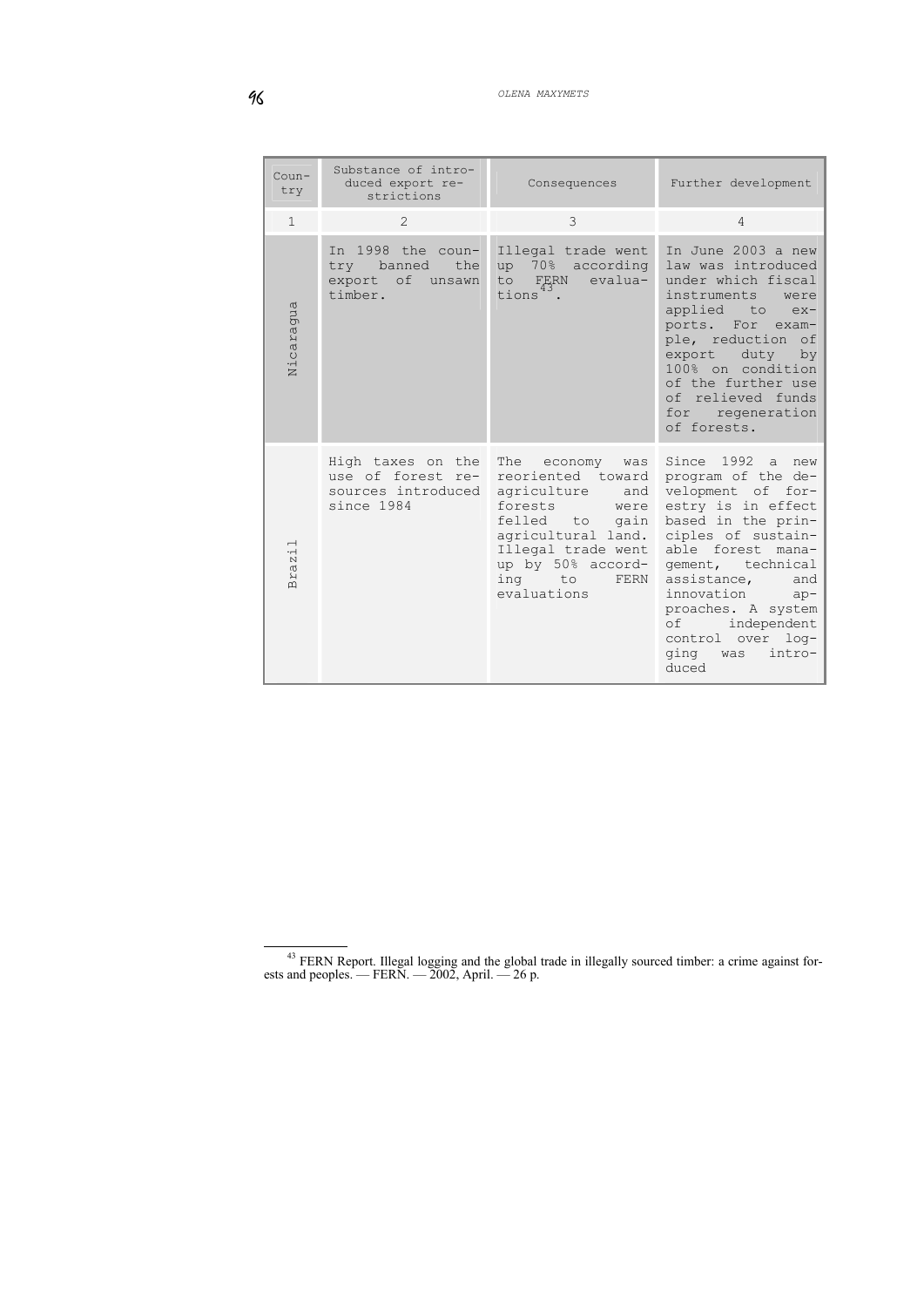| $Coun-$<br>try | Substance of intro-<br>duced export re-<br>strictions                                                                                                                                                                              | Consequences                                                                                                                                   | Further development                                                                                                                                                                                                                                                                                                                                                       |
|----------------|------------------------------------------------------------------------------------------------------------------------------------------------------------------------------------------------------------------------------------|------------------------------------------------------------------------------------------------------------------------------------------------|---------------------------------------------------------------------------------------------------------------------------------------------------------------------------------------------------------------------------------------------------------------------------------------------------------------------------------------------------------------------------|
| $\mathbf{1}$   | $\mathfrak{D}$                                                                                                                                                                                                                     | 3                                                                                                                                              | 4                                                                                                                                                                                                                                                                                                                                                                         |
| Malaysia       | Since 1985 a com-<br>plete ban<br>on the<br>export<br>of unsawn<br>timber was intro-<br>duced, especially<br>in the states of<br>Sabah and Sarawak<br>to stimulate na-<br>tional production<br>of plywood and<br>conserve forests. | Growth of illegal<br>trade by<br>70% of<br>total volumes (ac-<br>cording to FERN<br>data). Substantial<br>financial<br>losses<br>to the state. | A system of trade<br>restrictions,<br>$de-$<br>pending on states,<br>was introduced in<br>the early 1990s.<br>In Sabah, for in-<br>stance, a<br>$10 - 20%$<br>export duty<br>is<br>applied along with<br>export quotas.<br>In<br>Sarawak,<br>along<br>with quotas,<br>a<br>system of reduc-<br>tion of royalty<br>for the woodwork-<br>ing<br>industry<br>is<br>applied.  |
| Rika<br>Costa  | Bans on export of<br>unfinished timber<br>introduced since<br>1986, bans on ex-<br>port of<br>worked<br>timber introduced<br>since 1987.                                                                                           | the forest sector will decline.                                                                                                                | Domestic prices in 1989-1992 dropped<br>by 18-52% (depending on species and<br>degree of working). In the short-term<br>outlook, the woodworking industry will<br>stand to gain, but the forest indus-<br>try, forest owners and the state will<br>be the losers. In the long-term out-<br>look, the woodworking industry will be<br>a loser as well, since investment in |
| Ecuador        | Bans on export of<br>timber                                                                                                                                                                                                        | working industry. Unsawn timber<br>now at US 4320-380.                                                                                         | Domestic prices dropped by 15-45%. The<br>competitiveness of the forest sector<br>declined as did the efficiency of land<br>utilization. The state lost the wood-<br>is<br>exported at a price of about US \$500;<br>instead, plywood and sawn timber sell                                                                                                                |

From these examples of export restrictions and their consequences it follows that:

• complete bans on exports do benefit neither national woodworking enterprises, nor a country's forests nor the country as a whole;

• complete export bans increase the illegal trade in timber;

• countries reorient toward other export restrictions – such as export quotas and export duty –to encourage national producers;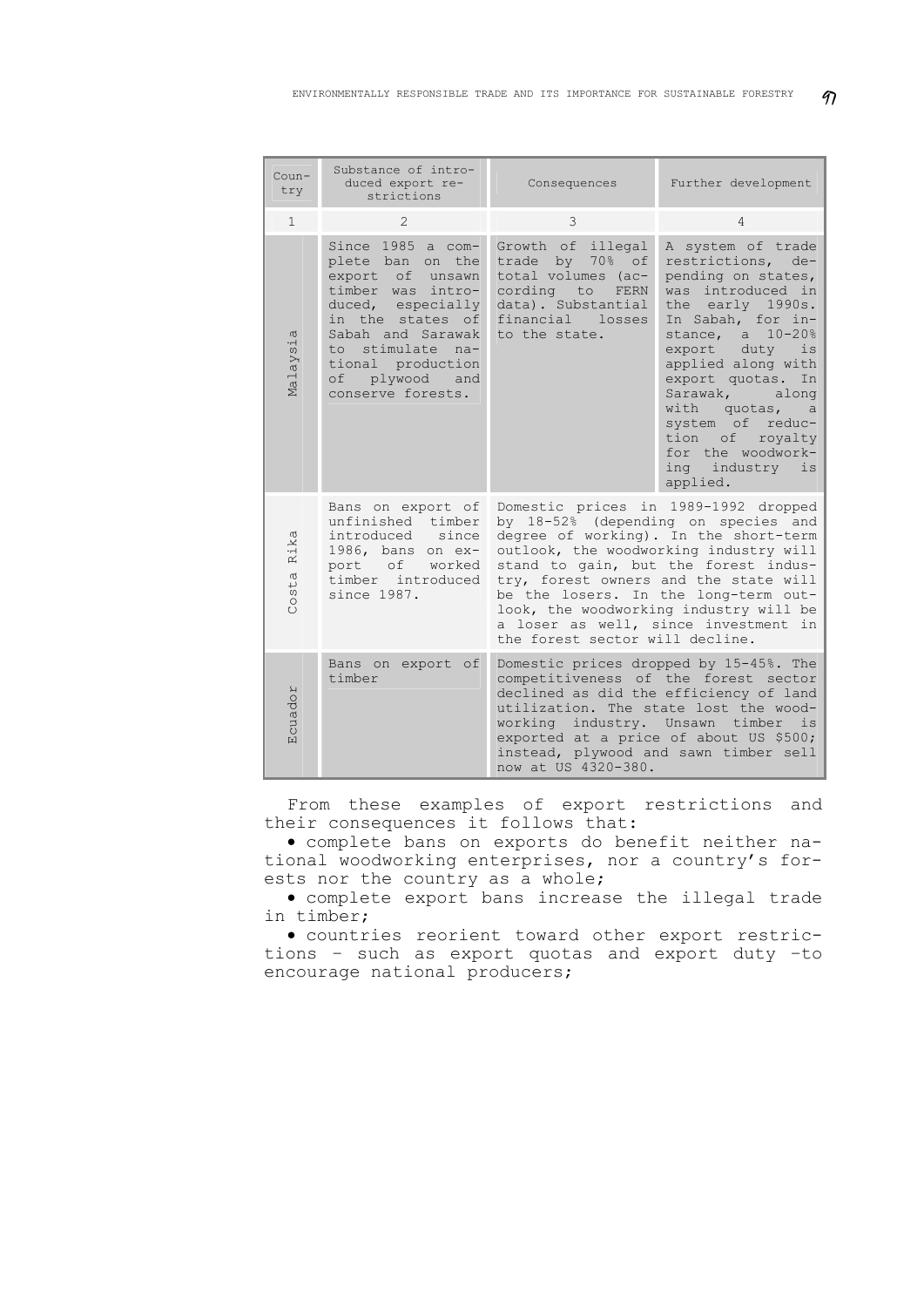• excessive taxes and charges may also have an indirect negative effect on the development of the world economy – impair the development of a competitive processing sector on a international scale by protecting inefficient local producers;

• introduction of moderate trade restrictions while practicing sustainable forest management produce much more positive results for a country's forests and the economy as a whole;

• complete or partial use of funds (such as duty) credited to a country's budget from the export of timber produce positive results for forestry.

But the overview of export restrictions as practiced worldwide would be incomplete without the examination of other examples of the impact of liberalized trade on national producers and the condition of forests. There are two examples worth citing – liberalization of trade in wood in Mexico $44$  and Chile<sup>[45](#page-17-1)</sup> (see Table 3).

**Table 3. Some examples of the liberalization of trade in wood products in world practice and their consequences** 

| Country | Substance of restrictions                                                                                                                                                                                                                                                                                                     | Consequences                                                                                                                                                                                                                                                                                                                                                           |
|---------|-------------------------------------------------------------------------------------------------------------------------------------------------------------------------------------------------------------------------------------------------------------------------------------------------------------------------------|------------------------------------------------------------------------------------------------------------------------------------------------------------------------------------------------------------------------------------------------------------------------------------------------------------------------------------------------------------------------|
| Mexico  | In July 1985 the government<br>of Mexico introduced a pro-<br>gram of liberalization of<br>trade; in 1986 Mexico acceded<br>to GATT, and in 1994 it be-<br>came a member of NAFTA                                                                                                                                             | The value of exported wood<br>products dropped by 84% in the<br>period from 1985 to 1990. But<br>the pace of the sector's growth<br>within this period went down by<br>0.7%. All this impacted on en-<br>vironmental protection and sus-<br>tainable forestry                                                                                                          |
| Chile   | A program of liberalization<br>of trade was introduced<br>within five years from 1970<br>on, along with structural<br>reform in privatization, lib-<br>eralization of prices and the<br>financial market, as well as<br>fiscal policy. Also, a pro-<br>gram was launched to plant<br>artificial forests and use<br>their wood | The share of export of wood in<br>the total exports increased<br>from 0.9% in 1970 to 10.1% in<br>1990. Eventually, commercial<br>production and export of timber<br>doubled. Chile became one of<br>the largest producers of wood,<br>paper, cardboard and products<br>thereof. The overwhelming ma-<br>jority of the products origi-<br>nate from artificial forests |

 <sup>44</sup> International Workshop of Forest Fiscal System. World Bank, Washington DC. — 2003. 19-21

<span id="page-17-1"></span><span id="page-17-0"></span>October. — 9 p.<br><sup>45</sup> Latenas S. Globalisation and changes in the patterns of consumption in Chile. — Santiago: Consumers International Regional Office for Latin America, 1997 — 23 р.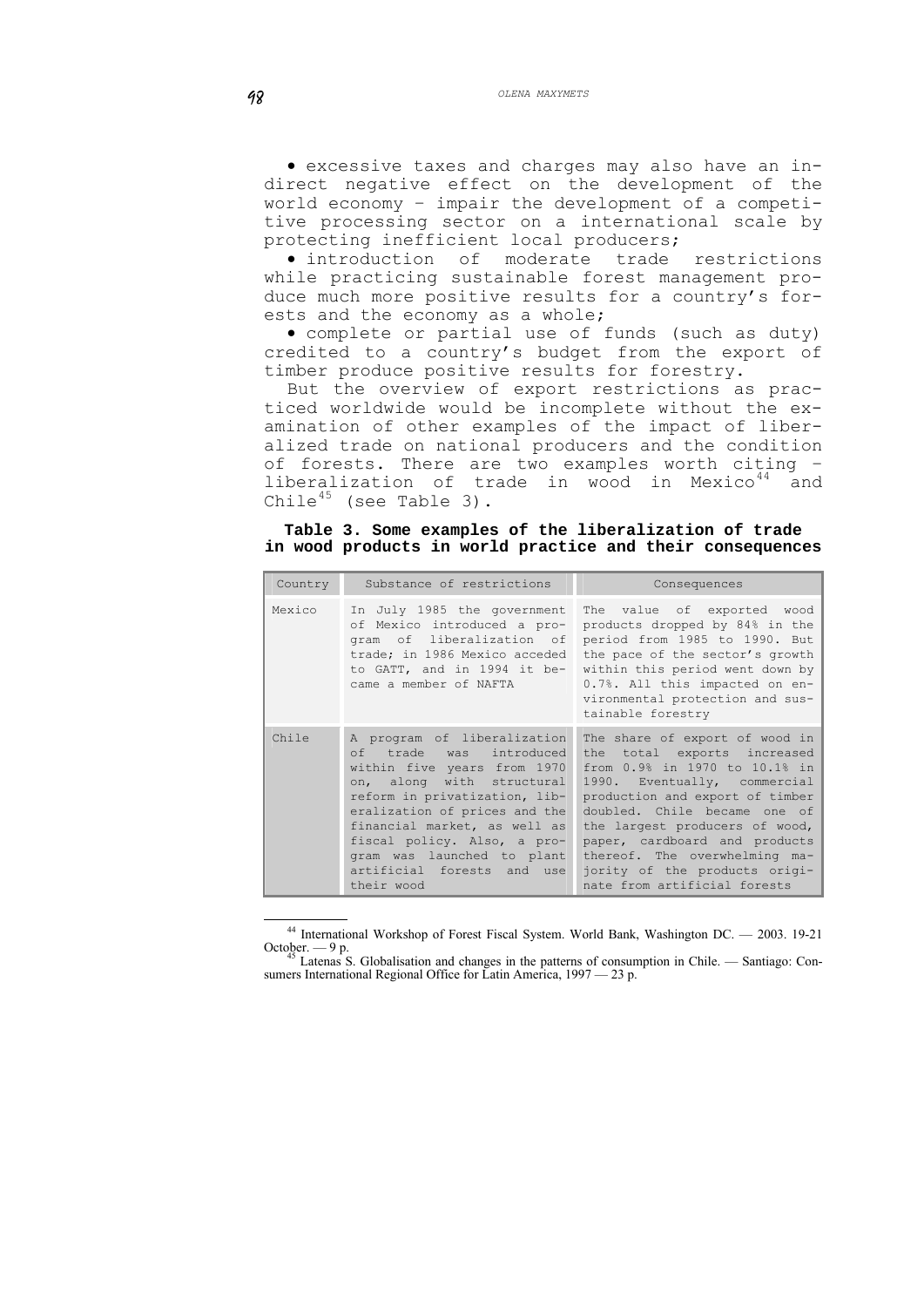As the data in the table show, liberalization of trade exceeds by far the development of exports, but does not impact on the development and improvement of the forestry industry. On the contrary, without proper reform, including in environmental policy, the consequences of liberalization are catastrophic.

*Phytosanitary and technical provisions and standards* also create problems in some cases and become non-tariff restrictions in trade. This refers, in particular, to the provisions and standards of environmental protection and forests – only a negligible number of standards and codes are against exports from certain countries, while the majority set up serious obstacles for foreign producers. Lately, such barriers have been applied ever more frequently in European countries. It is difficult to determine whether these provisions, norms and standards are really obstacles in the way of international trade. Most of them are common obstacles that can be overcome, but some of them result in controversies between countries [139].

In addition to the above-mentioned measures, there exist also others that cannot be included in the category of formal trade restrictions. As a rule, they do not refer to official government norms, although the government can unofficially encourage them. The result of the effect of *informal restrictions* is frequently similar to the effect of formal restrictions, while their purpose is to restrict trade. Lately, non-tariff measures are used in the market to restrict trade in wood products of those types that do not originate from forests of sustainable economic management. Examples include such restrictions as certification and environmental marking, as well as restrictions, bans or boycotts of local authorities and wholesale and retail traders $46$ .

In many countries of western Europe (specifically Germany<sup>[47](#page-18-1)</sup>, The Netherlands, the UK, and Scandinavian

 $46$  Study of non tariff measures in the forest products sector // Forest research institute study, 1999 — 46  $p_{47}$  Brack D., Marijnissen Ch., Ozinga S. Controlling imports of illegal timber: options for Europe. —

<span id="page-18-1"></span><span id="page-18-0"></span>Netherlands: FERN, 2002.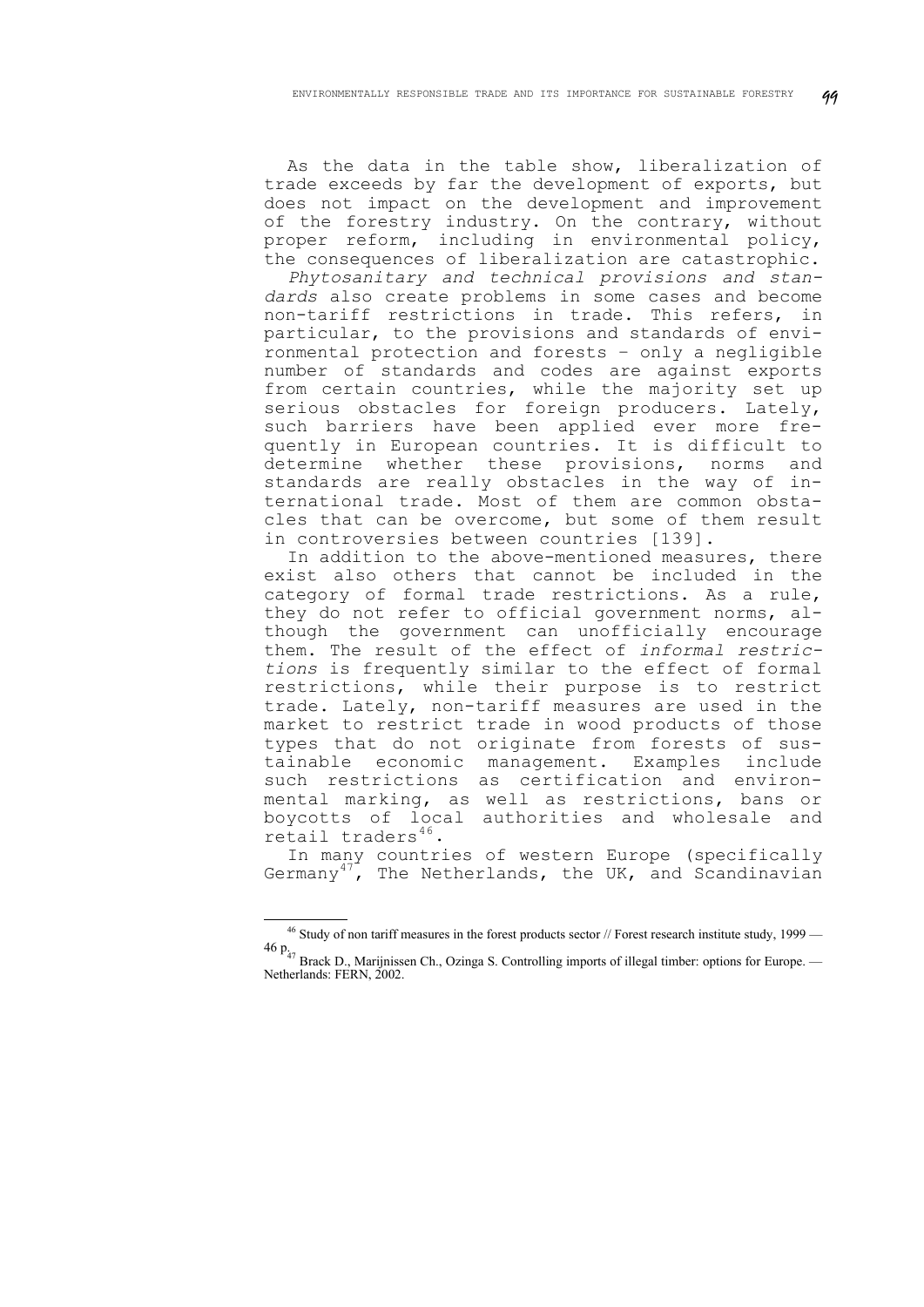countries[48](#page-19-0)) *bans and restrictions* are established by local and regional bodies of authority. Such measures are justified when they are concerned with environmental protection and human health. Some wholesalers and retailers can also make decisions on suspending trade in certain types of products or «voluntarily» deal only in products that originate from forests pursuing sustainable economic management (some of these groups are supported by the World Wildlife Fund $49$ ).

Although these instruments concern only the members of such groups and are applied within the limits of these groups, their purpose is to intentionally restrict trade. Today groups of buyers cannot exert any marked influence on trade restrictions on wood that does not originate from forests following sustainable economic management, because the quantity of such products is limited on the market. In this sense the most active consumers are in the UK where the 95 Plus Group was organized with the support of the World Wildlife Fund to pursue the above-mentioned goals $^{50}$  $^{50}$  $^{50}$ .

It goes without saying that not all world trade transactions follow reconciled multilateral rules. In particular, the formal system of trade almost does not focus attention on illegal trade and legal trade of illegal origin<sup>[51](#page-19-3)</sup>. According to evaluations of independent experts, the volume of illegal international trade in wood in principal countries can exceed legal volumes. A group of NGOs (ARA, Down to Earth, EIA, Fern, FOE, Global Witness, Green Movement Estonia, IFAW, Rainforest Foundation, WWF) established that almost 50% of imported wood from tropical forests and about 20% of wood from the con-tinental forests of the EU are illegal<sup>[52](#page-19-4)</sup>. Also, from 30% to 50% of Russian exports and about a half of

<sup>&</sup>lt;sup>48</sup> Brack D., Gray K., Hayman G. Controlling the international trade in illegally logged timber and wood products. — Royal Institute of International Affairs, 2002. — 75 p.<br><sup>49</sup> Regulatory barriers to the enhanced use of wood in Europe. Building Research Establishment. —

<span id="page-19-1"></span><span id="page-19-0"></span>Brussels: CEI-Bois, 2003. — 149 p. 50 Bourke I.J. International trade in forest products and the environment // International Journal of  $^{50}$  Bourke I.J. International trade in forest products and the environment // Int

<span id="page-19-2"></span>Forestry and Forests. — Unasylva, 1996. — P. 12—17.<br>
S<sup>1</sup> Geneva timber and forest discussion papers. Trade and environment issues in the forest and forest<br>
products sector. — United nations New York and Geneva, 2000 — 68

<span id="page-19-4"></span><span id="page-19-3"></span>products sector. A product and Equipment Contract and Geneva, 2000 and Geneva, 2000  $\mu$  Materials of FLEGT Conference in Brazzaville, 18 June 2002.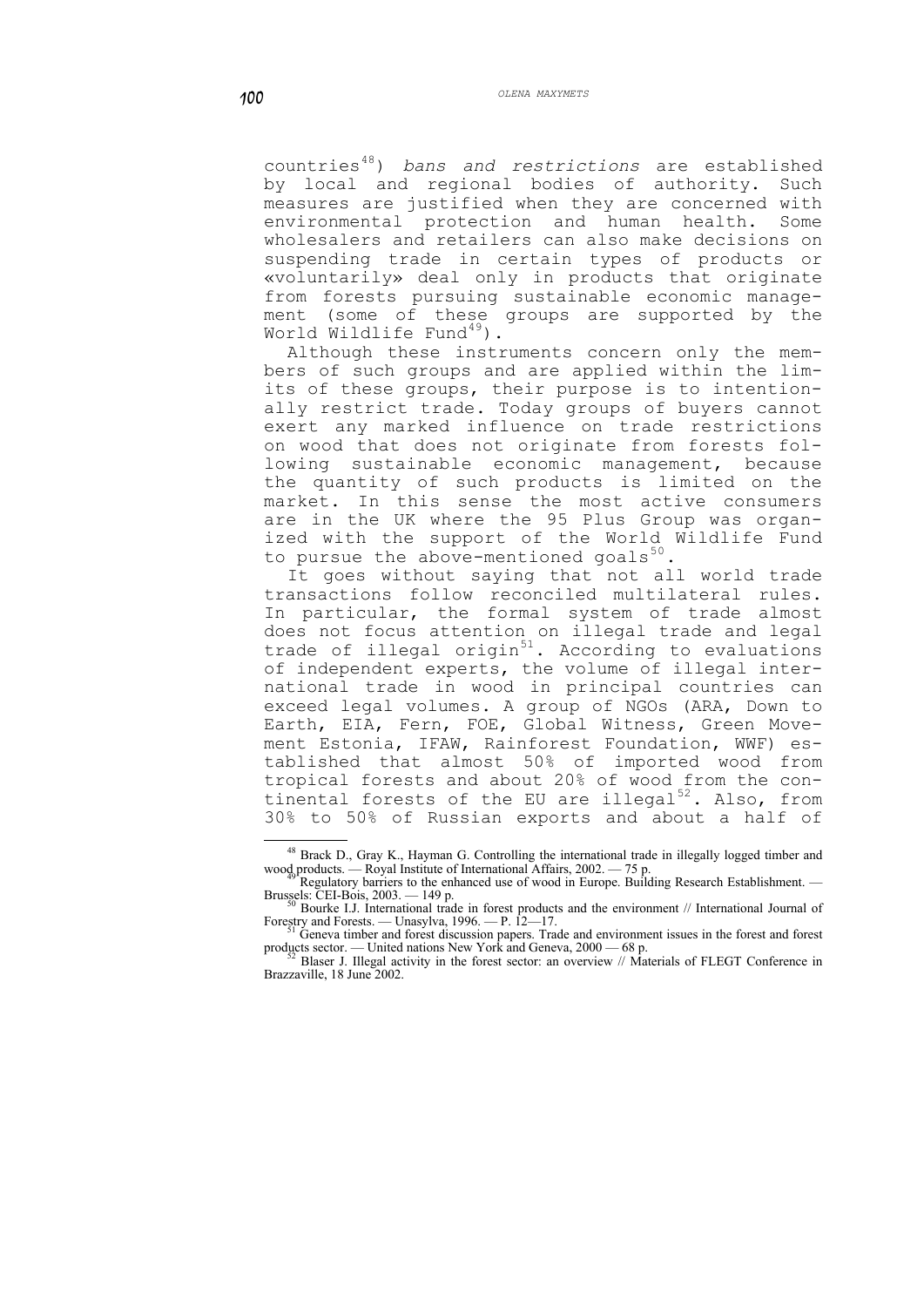the exports from the Baltic countries are illegal. Ukraine's situation in this respect has not been studied, but experts believe that the share of illegal logging and exports from Ukraine are substantial and in some oblasts, specifically Rivne, Volyn, Lviv and Ivano-Frankivsk oblasts, are in the 50-60% range of total volumes $^{53}$  $^{53}$  $^{53}$ .

According to the 2001 estimates of the World Bank governments lose US \$5 billion annually from illegal logging, but the economic losses for producing coun-tries is an additional US \$10 billion<sup>[54](#page-20-1)</sup>. The Friends of the Earth Association revealed that the largest importers of illegal wood are the UK, Belgium (the share of illegal imports of wood in the overall imports is about 60%), France, Germany, The Netherlands (about half of imported wood is of illegal Italy (about 40%) and Spain (about oneorigin),<br>third) $55$ .

The pressure the international public brings to bear to reduce the scope of illegal logging is growing. That is why the EU is now designing a regulation to ban the import of illegally produced wood. The regulation stipulates the exercise of border control and laying down of a legal foundation for setting up a system of licensing and concluding partnership agreements under the EU Action Plan on Forestry Law Enhancement and Governance and Trade. But some observers point out that bans on the import of illegally produced timber will hardly yield appreciable results if they are applied only to round wood and sawn timber<sup>[56](#page-20-3)</sup>. In the opinion of World Bank experts the system of licensing has to be extended

<span id="page-20-0"></span> $\overline{a}$ <sup>53</sup> K.Losyk. Floods, Forests and Two Transcarpathian Governors. *Mirror of the Week.* 2001, No.11, March 17-23; H.Storozhuk. Wood Goes Abroad. For us are Left but Chips? *Government Courier*. 2003, September 8; I. Franchyk. Polissia is Turning into a Desert. *Rivne Gazette.* 2004, March 11 [No.899]; P.Checheliuk. The Future of Ukrainian Forests: is there a Reason for Optimism? *Mirror of the Week*. 2002, December 28[No.50].<br><sup>54</sup> World Bank. Controlling the international trade in illegally logged timber and wood products — a

revised strategy. — RIIA, 2004. — 65 p.

FERN Report. Illegal logging and the global trade in illegally sourced timber: a crime against forests and peoples. — FERN. —  $\overline{2002}$ , April. — 26 p.<br><sup>56</sup> Timber Bulletin. Annual forest products' market review 2003-2004. — Vol. LVI. — 2005. —

<span id="page-20-3"></span><span id="page-20-2"></span><span id="page-20-1"></span><sup>152</sup> p.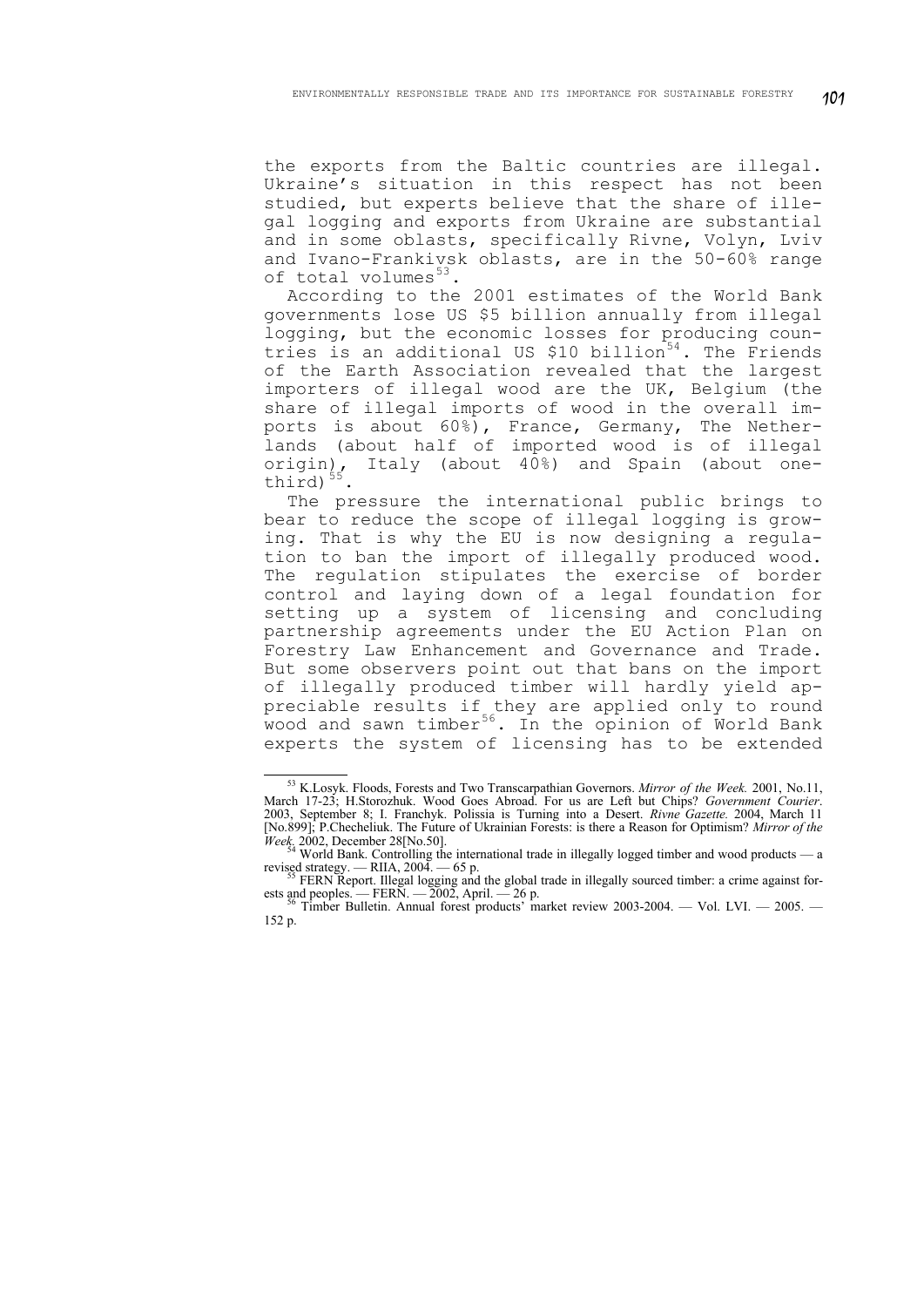to all commodity groups, including furniture, pulp and paper, but this would mean additional administrative costs that are comparable with the expenses for the system of tracing products along the production and distribution chain set up within the frame-work of certification of forests<sup>[57](#page-21-0)</sup>

Proceeding from the above evaluation of restrictions on access of wood products to foreign markets, we can conclude that any trade measures to encourage sustainable forest management should be based on a thorough analysis of international trade principles, specifically those established by GATT. When applying one or another barrier, countries should concentrate on the following:

• direct trade measures, such as tariffs, quotas or import bans, which are discriminatory in relation to commodities with a difference that is impossible to establish physically, are inconsistent with the GATT rules;

• instead, non-discriminatory tariffs, customs duty or other charges for all types of wood products to increase a country's earnings does not contradict the GATT rules;

• subsidies that compensate for the expenses of introducing sustainable forest management practices will not be appealed, provided they do not cause any harm to trade;

• measures on exports, such as bans on the export of logs, may be inconsistent with the GATT rules when taxes, customs duty and tariffs introduced to restrict exports will not be appealed;

• the schemes of environmental marking do not contradict the GATT rules, if they are voluntary and are not in conflict with other spheres of state policy.

Thus, the general principle to be adhered to when identifying instruments of trade policy for their further introduction should be the search for direct and most effective methods with the least side effects for a country's economy in general and an individual sector in particular.

<u>.</u>

<span id="page-21-0"></span><sup>57</sup> Blaser J. Illegal activity in the forest sector: an overview // Materials of FLEGT Conference in Brazzaville, 18 June 2002.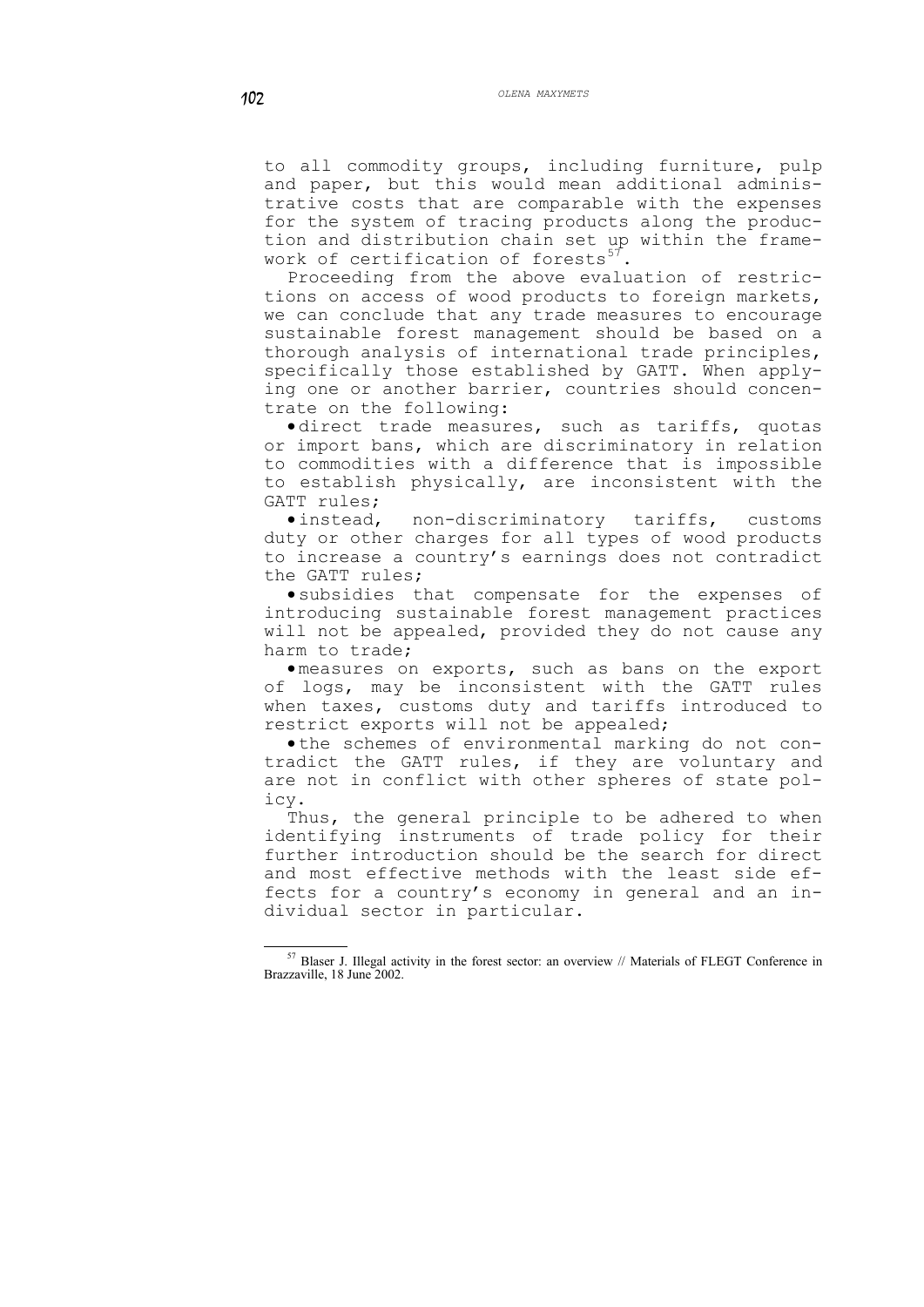Given the above-mentioned conditions, it can be concluded that trade restrictions in the forest sector are necessary as an effective leverage to promote environmental protection on the international scale, especially for dealing with environmental problems.

# **Current Trends in the Development of Ukraine's Forest Sector**

Analyzed below is the activity of enterprises in 16 state forestries (in Vinnytsia, Volyn, Zhytomyr, Kyiv, Kirovograd, Lviv, Luhansk, Odessa, Poltava, Rivne, Sumy, Ternopil, Kharkiv, Khmelnytsky, Cherkassy, Chernihiv oblasts), three oblast forestry directorates (in Ivano-Frankivsk, Chernivtsi and Transcarpathian oblasts), and one state forestry in Teterivska, Kyiv oblast. They are all accountable to the State Committee for Forestry of Ukraine (SCFU) and produce about 90% of Ukraine's timber.

Within the period under review (1995-2004) the exports of forest enterprises in natural terms where increasing 32% and in terms of value almost 52.5% annually. The average increase of imports was only 2.3%, which reflects the general trends in the development of the world and European markets of forest products.

What distinguishes the foreign trade of Ukraine's forest industry is the absolute difference in the commodity structures of exports and imports – exported are logs, worked wood and some types of nonwood products, but imported are frame saws, drying kilns, woodworking benches and production lines, cutting tools, auxiliary equipment, as well as machines and mechanisms.

In terms of value, exports exceeded imports by an average of more than 12 times<sup>[58](#page-22-0)</sup> (see Table 4), as reflected in the index of the balance status estimated for average exports and imports for the period under review. The highest value of the bal-

<span id="page-22-0"></span><sup>&</sup>lt;u>.</u> <sup>58</sup> The data for computing the main estimated figures of the forest enterprises' foreign trade activity were provided by the State Committee for Forestry of Ukraine.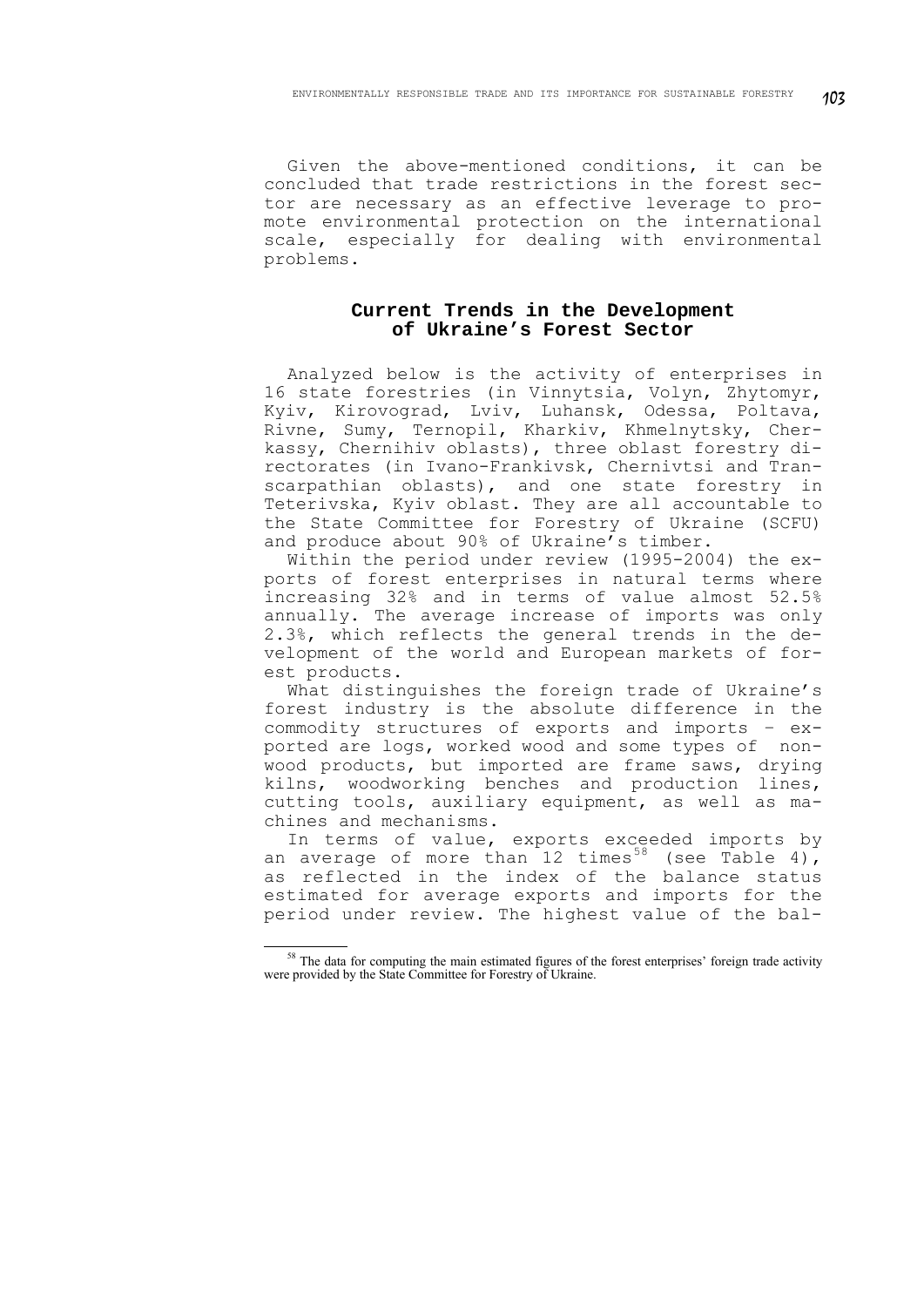ance status index was registered in 2004 when it exceeded 24.

#### **Table 4. Computation results of the main indicators of the analysis of Ukraine's forest enterprise s' export activity**

| Indicator                                                    | 1995 | 1996 | 1997 | 1998 | 1999 | 2000 | 2001                                      | 2002                                           | 2003  | 2004  |
|--------------------------------------------------------------|------|------|------|------|------|------|-------------------------------------------|------------------------------------------------|-------|-------|
| Exports of Ukraine's<br>forest enterprises, US \$<br>million | 9.30 |      |      |      |      |      | 15.00 24.45 28.12 38.52 45.31 52.98 66.25 |                                                | 679   | 90.1  |
| Imports of Ukraine's<br>forest enterprises, US \$<br>million | 2.96 | 3.34 | 3.61 | 3.83 | 3.64 | 3.60 | 3.52                                      | 3.47                                           | 3.59  | 3.67  |
| Balance of foreign<br>trade, US \$ million                   |      |      |      |      |      |      |                                           | 6.34 11.66 20.84 24.29 34.88 41.71 49.46 62.77 | 64.28 | 86.41 |
| Balance status index, %                                      | 3.1  | 4.5  | 6.8  | 7.3  | 10.6 | 12.6 | 15.1                                      | 19.1                                           | 18.8  | 24.5  |
| Export concentration<br>index, $\%$                          | 9.0  | 144  | 199  | 22.8 | 30.5 | 36.2 | 37.4                                      | 39.3                                           | 39.5  | 51 2  |

The export concentration index determines what part of an enterprise's finished product is exported. As we see from Table 4, the share of exported forest products increased and exceeded 51% in 2004.

But judging from the data of the Customs Services of Ukraine, the exports of wood were much higher. In 2004, for instance, over US \$305 million<sup>[59](#page-23-0)</sup> worth of timber was declared, while the enterprises accountable to the SCFU exported about US \$90.1 million worth of timber. The data on the declared exports and imports of forest wood products in 2002-2004 (see Table 5) show that they exceeded by far the volumes of the forest enterprises accountable to the SCFU.

<span id="page-23-0"></span><sup>&</sup>lt;sup>59</sup> The statistical information of the Customs Service of Ukraine serves as the source data for the analysis.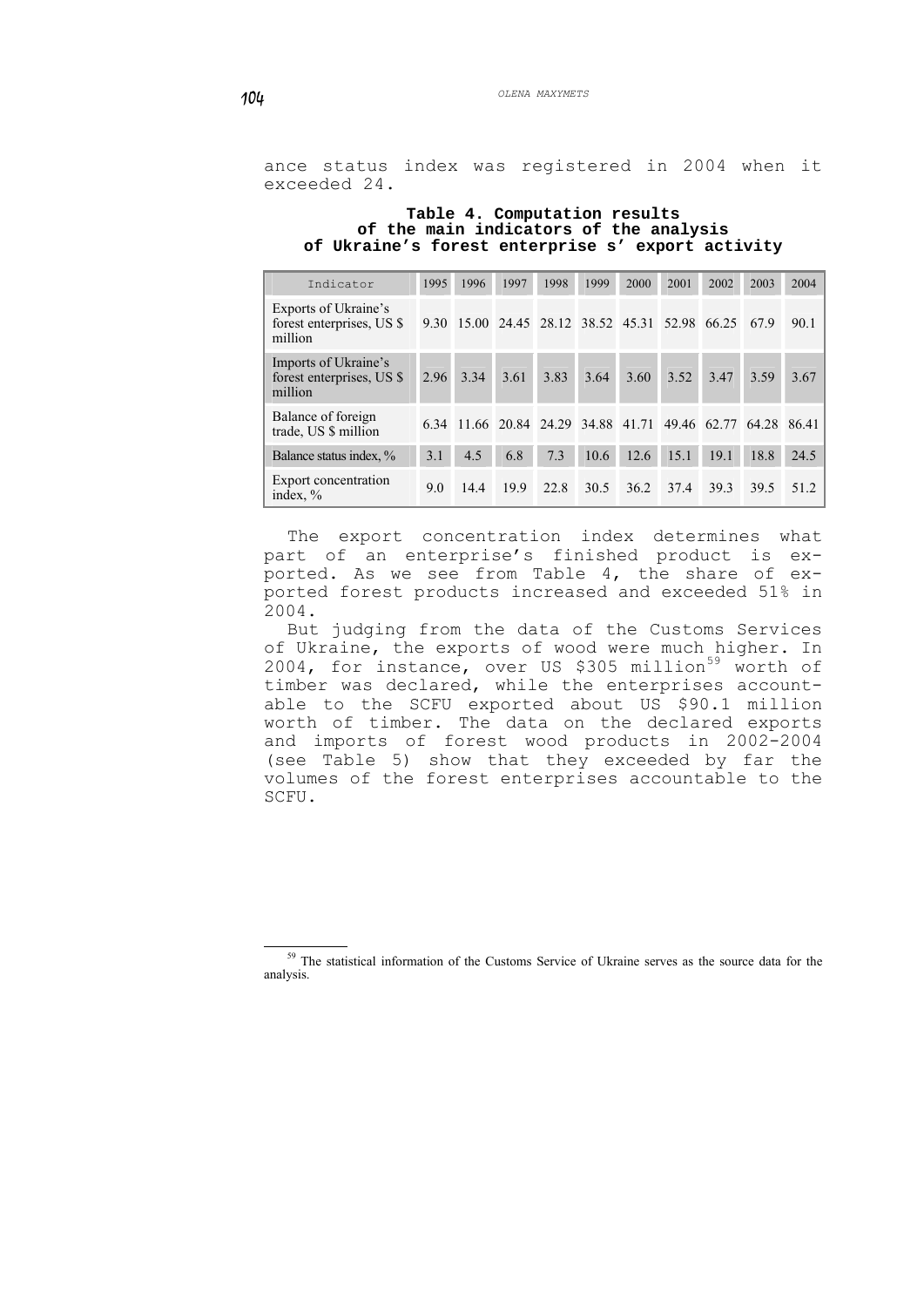| Indicator | 2002   | 2003   | 2004   |
|-----------|--------|--------|--------|
| Export    | 186,21 | 262,41 | 328,82 |
| Import    | 14,47  | 23,76  | 23,23  |
| Balance   | 171,73 | 238,65 | 305,59 |

**Table 5. Volumes of foreign trade in wood for 2002—2004, US \$million** 

The most typical trends in the export activity of Ukrainian forest enterprises as well as the link of their activity with Ukraine's overall economic development and structural changes were observed from 2000 to 2004.

To understand changes in the dynamics of exports of Ukraine's forest enterprises, it is important to compute the dynamics indexes: value, physical volume, prices, structure and quantity, which not only reflect the process of increase or reduction of volumes, but also why the growth and reduction occur (see Table 6).

The computed results of the dynamics indexes show that the increase in the value of exports in 2001 compared with 2000 occurred due to the increase in physical volumes (the physical volume index is more than one), but the drop in prices of products (the price index is less than one) by 2% occurred because of the rise in value only by 16.9%. The increase in the physical volume occurred due to the increase in the quantity of commodities almost by 19% and only because of the change in the structure of exports toward somewhat more expensive commodities (the index structure equals 1.003).

| Indicator             | 2001<br>compared<br>with 2000 | 2002<br>compared<br>with 2001 | 2003<br>compared<br>with 2002 | 2004<br>compared<br>with 2003 |
|-----------------------|-------------------------------|-------------------------------|-------------------------------|-------------------------------|
| Value index           | 1,1692                        | 1,2504                        | 1,0246                        | 1,3272                        |
| Price index           | 0,9799                        | 1,0820                        | 0,9679                        | 1,0438                        |
| Physical volume index | 1,1932                        | 1,1557                        | 1,0585                        | 1,2715                        |
| Structure index       | 1,0029                        | 1,0765                        | 0,9906                        | 1,0409                        |
| Quantity index        | 1,1898                        | 1,0735                        | 1,0685                        | 1,2215                        |

**Table 6. Index of export dynamics of Ukraine's forest enterprises**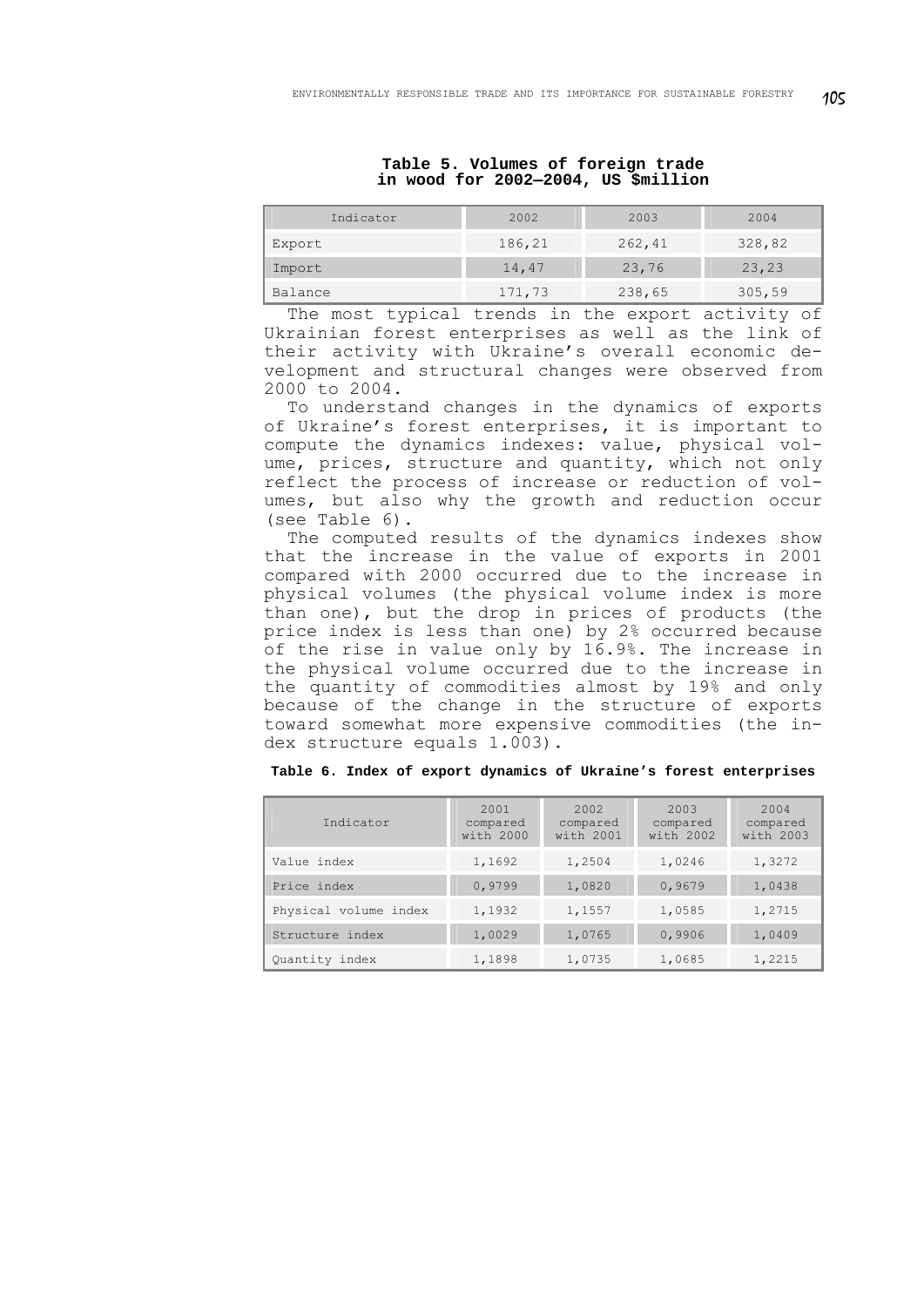In 2002 the increase in the value of exports is due to physical volumes (by 15.6%) as well as prices (by 8.2%). The structure of exports changed much more than was the case the year before. The physical volumes of exports increased due to changes in quantities by 7.35%, and increased by 7.65% because of changes in the structure toward more expensive commodities. This means that in 2002 certain changes occurred in export policy – enterprises tried to reorient exports toward more expensive, finished forest products instead of gaining profit by exporting inexpensive logs. As for the 2003 results, the increase in the value of exports by almost 2.5% occurred exclusively due to growing physical volumes (more than by 5.8%), while prices accounted for a reduction by 3.2%. The structure of exports changed in favor of more inexpensive commodities. But in 2004 the export indicators improved somewhat. Prices for exported products were growing (almost by 4.4%), while the physical volumes of exports increased at a much more rapid pace (by more than 27%).

In the period under review the largest importers of Ukraine's wood were Slovakia, Germany, Poland, Austria and Russia. Among the five largest importers (in natural terms) in 2000 was the US with a share of 16.6%, but in 2004 this share declined almost four times to 4.2%. In 2000 the leader of imported Ukrainian wood was Germany with a share of 23.1%, but in 2004 it surrendered its position to Slovakia whose share increased from  $17.5\%$  to  $26.5\%$ <sup>[60](#page-25-0)</sup>.

What has also been observed is the delimitation in the structure of export flows of lumber and logs. For instance, logs for sawn timber, pulpwood, and building timber are exported predominantly to Slovakia, Poland, Hungary, the Czech Republic, and Russia. But lumber is mostly exported to Germany, Austria, and Italy. It is not advisable to regard such changes as positive, because we cannot but take into account the trade flows of the countries of Central and Eastern Europe with the countries of Western Europe. Interestingly, these countries buy logs from

<span id="page-25-0"></span><sup>60</sup> State Committee for Forestry of Ukraine data.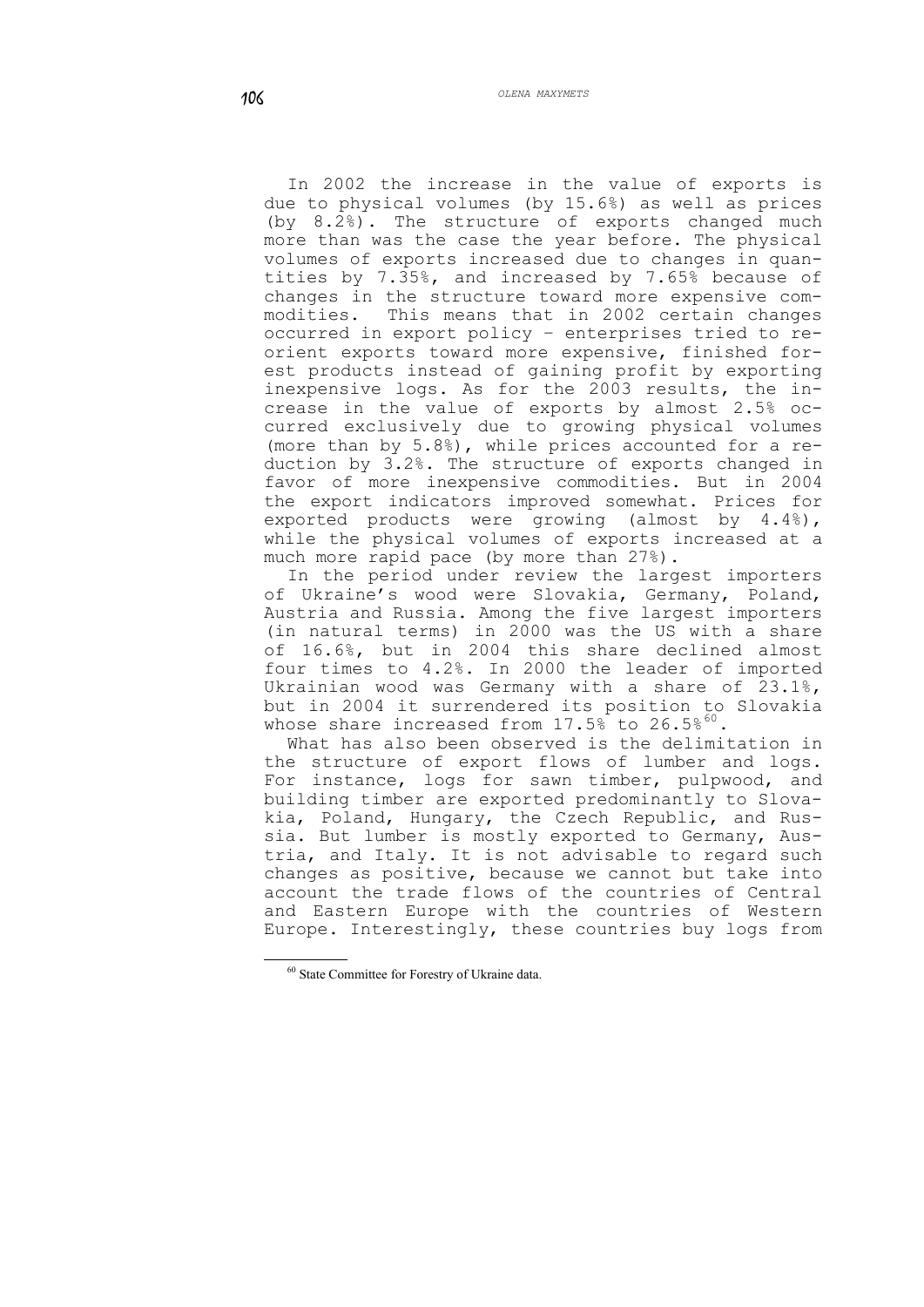the CIS countries, in particular in Russia and Ukraine, and then resell them in a more finished state to Western Europe. Ukraine incurs losses from such trade, since it could sell more finished forest products to Western Europe.

Thus, the commodity structure of exports in general is not efficient, since it is dominated by unsawn timber. Although the ratio between unsawn timber and sawn timber in the exports is changing a little in favor of the latter, more than 80% of timber exported from Ukraine is unsawn.

# **Indicators Measuring Environmentally Responsible Trade**

The analysis of foreign trade of Ukrainian enterprises and the rapidly growing volumes of trade worldwide require consideration of the environmental component. In particular, this is supported by the following data:

• in 2004 the average export concentration index for Ukrainian forest enterprises was 51.2%, and for some state forestries in the western regions it exceeded 70%;

• exports grow mostly because of physical volumes;

• in the commercial commodity structure unsawn timber predominates, its share exceeding 80%;

• in exports the share of high quality forest products of valuable species (oak, larch, maple, hornbeam, ash) is growing.

As mentioned earlier, environmentally responsible trade should yield environmental and economic benefits. Quantitatively, this is reflected by the indicators of environmental-economic efficiency of exports, environmental-intensive export products, environmental-economic efficiency of products sales on the domestic market, as well as environmentaleconomic efficiency of purchase and use of imported equipment.

The *environmental-economic efficiency of exports* of forest products is determined as a ratio of proceeds from the sale of exports to the sum of economic (*Eecon*) and environmental (*Eenviron*) components of export expenses: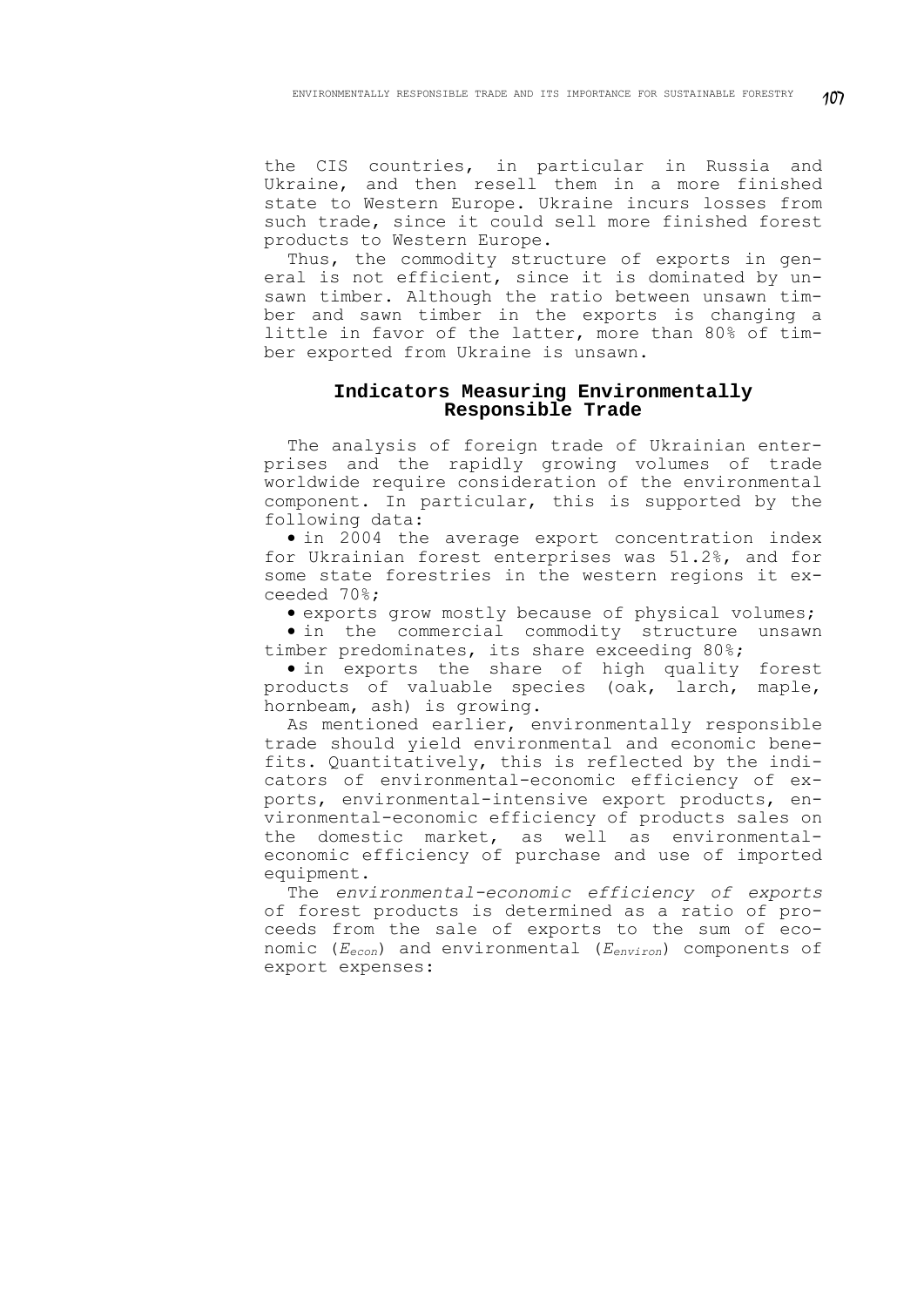$$
EEE_{\exp} = \frac{\sum_{i=1}^{n} P_{\exp.i} \cdot Q_{\exp.i}}{E_{econ} + E_{\text{environment}}},\tag{1}
$$

where *Qexp*.*і* — quantity of *і-*type exported products, thous and  $\mathbb{m}^3$ ;

*Pexp*.*і* — price of *і-*type exported products;

*n* — number of types of exported products.

The economic component of export expenses (*Cеcon*) should consider the following: expenses for disbursement of wages and social insurance; depreciation deductions; other expenses related to the output and sale of exported products (transportation expenses included). The environmental component of export expenses (*Eеnviron*) should consider the following: cost of consumed energy resources during the production and sale of exported products; cost of consumed material and primary resources during the production and sale of exported products; cost of consumed water resources during the production of exported products; cost of compensations for emissions of hazardous substances in the process of manufacture, transportation and consumption of exported products; environmental charges. Such a distribution of expenses during factor analysis makes it possible to explain what costs impact the most on the efficiency of foreign trade.

Exports will be efficient from the environmentaleconomic point of view, if the value of this indicator will be higher than one. Besides, the indicator of environmental-economic efficiency of exports should be compared in dynamics as well as with the indicator of environmental-economic efficiency of products sales on the domestic market.

In order to evaluate the degree of environment intensity of the exported products, we believe that it is advisable to compute this indicator according to the following formula:

$$
EI_{exp} = \frac{E_{environment}}{Q_{exc}} ,
$$
 (2)

where  $Q_{\rm exp}$  — total volume of exports,  ${\mathfrak m}^3.$ 

As mentioned earlier, the indicator of environmental-economic efficiency of exports should be compared with the environmental-economic efficiency of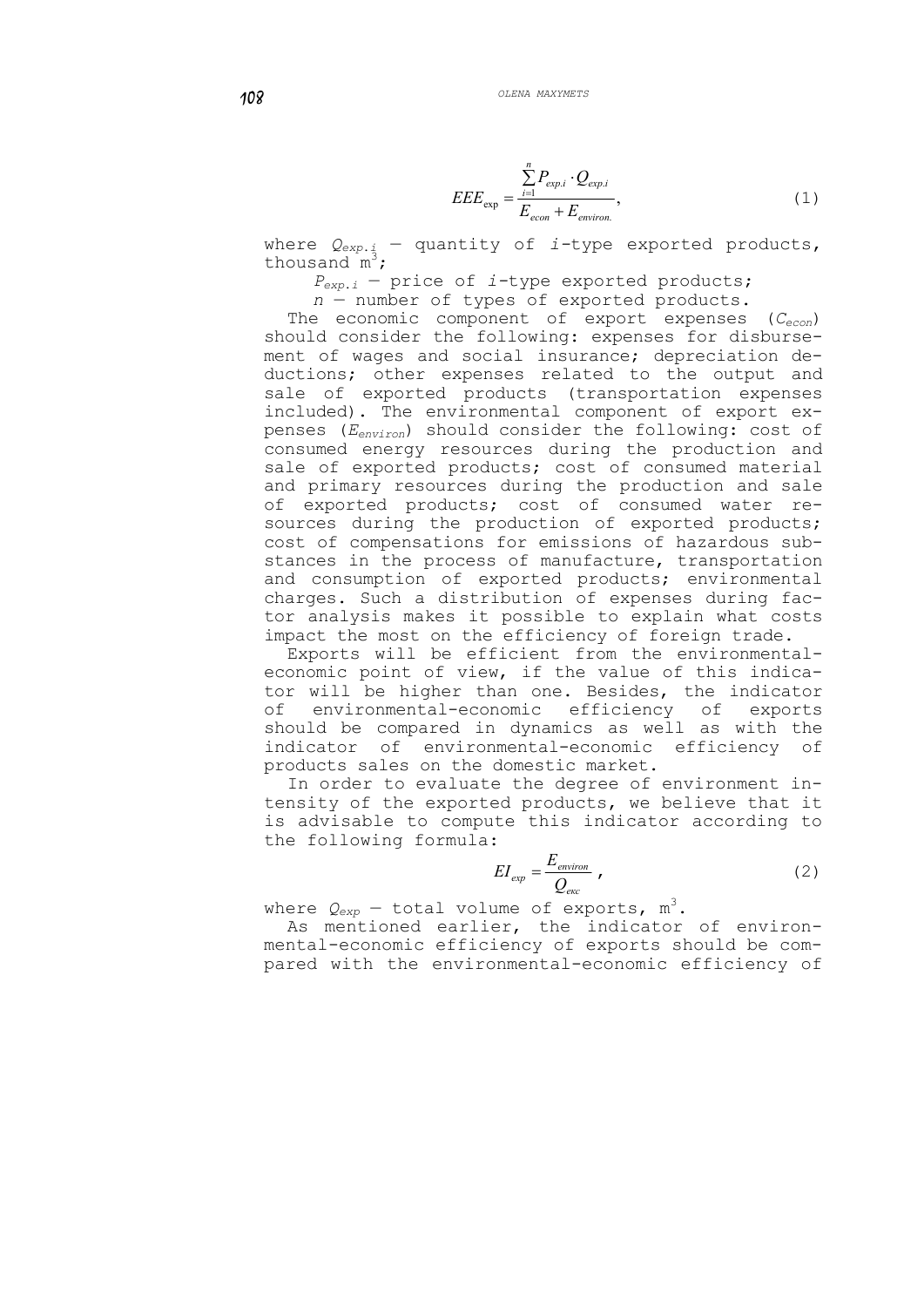products sales on the domestic market, which should be determined according to the following formula:

$$
EEE_{dom.m.} = \frac{\sum_{i=1}^{n} P_{dom.i} \cdot Q_{exp.i}}{C_{econ.dom} + B_{environment}},
$$
\n(3)

where *Cecon.dom* — cost of the economic component during the sale of products on the domestic market;

 $B_{environ.dom}$  – cost of environmental component during the sale of products on the domestic market;

*Pdom.i* — price of *і-*type products on the domestic market;

*n* — quantity of types of products.

From the environmental and economic perspectives, it would be beneficial to the enterprise to export under the following condition:

$$
EEE_{\text{exp.}} > 1 \quad \text{and} \quad EEE_{\text{exp.}} > EEE_{\text{dom.m.}} \tag{4}
$$

As mentioned earlier, the *import of machines and equipment* is extremely important for Ukraine's forest enterprises to modernize their technical base, balance the production and consumption of commodities, and conserve and rationally use natural resources.

The construction of the indicators of environmental-economic efficiency of imports is to a certain extent «symmetrical» to the construction of indicators describing exports. The main distinction is the interpretation of the indicators of cost estimation of imports. This indicator is very important in computing the indicators of the environmental-economic efficiency of import of a given type of product. The methods of computing the indicator of environmental-economic efficiency of imports should be differentiated depending on the specifics of import agreements. Concerning the import of equipment, two main events are possible: either the equipment can be acquired on the domestic market or such equipment is not imported into the domestic market.

The formula for assessing imported equipment can be improved if, to perform the required functions such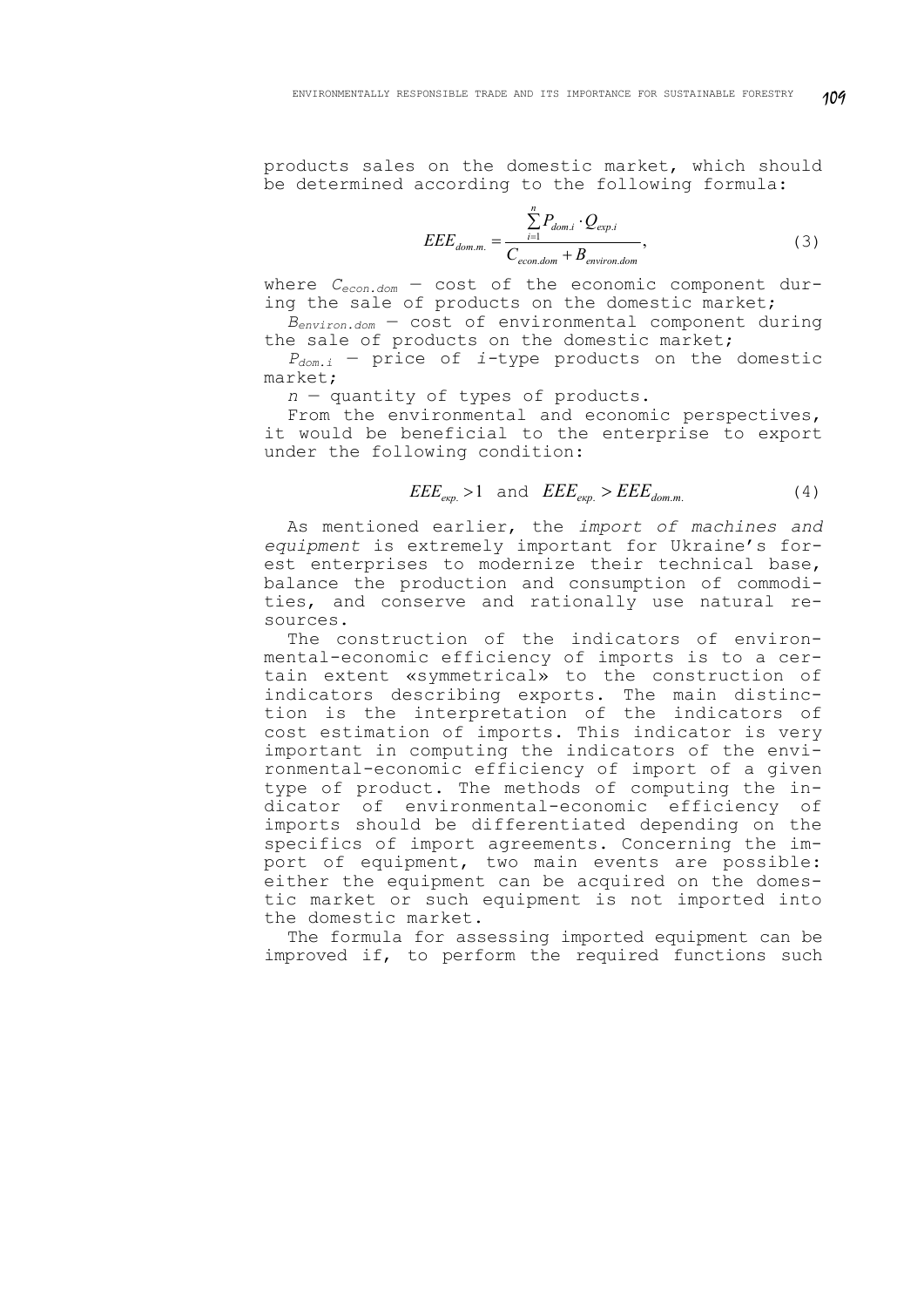equipment can be acquired on the domestic market, albeit with worse consumption properties and less economy. It is proposed to compute the environmentaleconomic cost of imported equipment according to the following formula:

$$
V_{imp.equiv.}^{environ-econ} = P_{dom} \frac{R_{dom} + O_r}{R_{imp} + O_r} + \frac{\Delta Qs \pm \Delta E_{econ} \pm \Delta E_{environ} - O_r \cdot \Delta O A_{imp}}{R_{imp} + O_r} ,\qquad (5)
$$

where *Pdom* — purchase price of domestic equipment similar to imported equipment;

*Rdom*, *Rimp* — share of deductions for renovation of domestic and imported equipment;

*Or* —rated profitability of operation;

Δ*Qs* — increase in the annual volume of products sales during the use of imported equipment compared with domestic equipment;

Δ*Eеcon* — changes in the economic expenses of production owing to the use of imported equipment;

Δ*Eenviron* —changes in the environmental expenses of production owing to the use of imported equipment;

Δ*ОAimp* — changes in the average annual cost of the importer's production assets.

If there is no equipment similar to imported equipment, the formula for determining its assessment and allowing for environmental aspects may be improved in the following way:

$$
V_{imp. equip.}^{eenviron-econ} = \frac{Q_s - E_{econ} - E_{environ}}{R_{imp} + O_r} \cdot d_{imp},
$$
 (6)

where  $Q_s$  – annual volume of sale of products with the use of imported equipment;

*Eecon* — economic expenses of production with the use of imported equipment;

*Eenviron* — environmental expenses of production with the use of imported equipment;

 $d_{\text{irm}}$  – share of proceeds from the sale of products owing the use of imported equipment;

To the economy of environmental-economic expenses of production owing to the use of imported equipment should be added a reduction in the cost of consumed fuel and energy, primary resources and other mate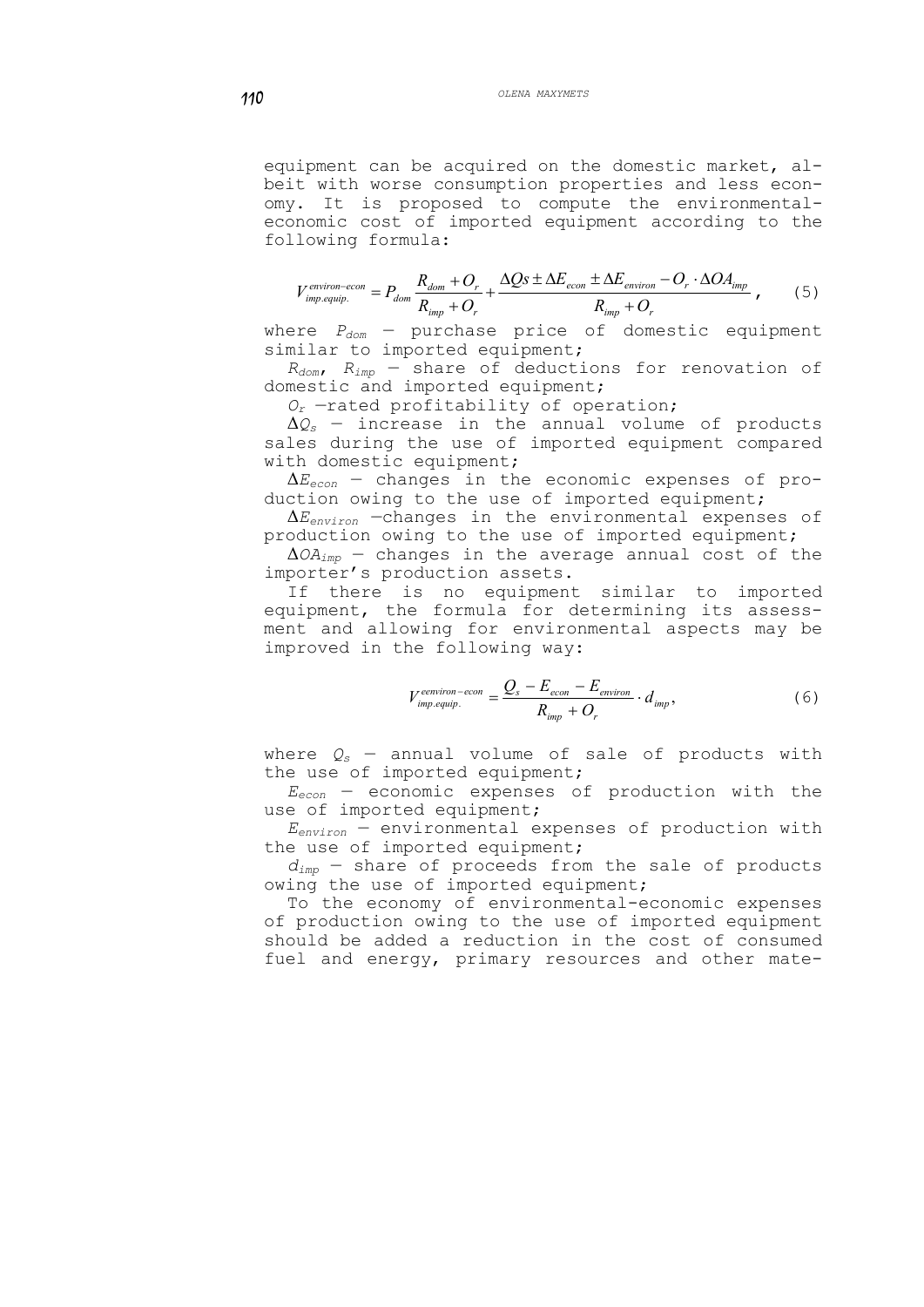rial values, as well as a reduction in the emission of hazardous substances and waste.

Allowing for improvements in the formulas of assessing imported equipment, it is proposed to determine the environmental-economic efficiency in the following way:

$$
E_{imp.equiv.}^{environ-econ} = \frac{V_{imp.equiv.}^{environ-econ}}{R_{dom.}}.
$$
 (7)

The value of the indicator of less than one will prove that from the environmental-economic point of view an import transaction will be considered of advantage.

### **Conclusions and Proposals**

The results of the study show that among the world's most influential organizations involved in the regulation of foreign trade and environmental protection there is an ongoing controversy whether the growing volumes and liberalization of world trade cause damage to the environment. During the past few years there has been an upward trend in giving preferences to the environmental component over the advantages of international trade.

To deal with this controversy and use the potential of foreign trade as much as possible, especially in the forest sector (a combination of extraction and processing sectors), allowance should be made for the environmental and social factors when laying down the principles and rules of foreign trade. This will make possible the development of environmentally responsible trade in forest products.

Environmentally responsible trade has to yield economic and environmental advantages without negative environmental consequences for countries, business entities and associations engaged in trade. The main principles of environmentally responsible trade should be: economic advantage; eco-mindedness; education (information) of consumers; and creation of demand.

Environmental standards in the forest economy are not referred to the standards of production. In the long-term the need will arise to shift attention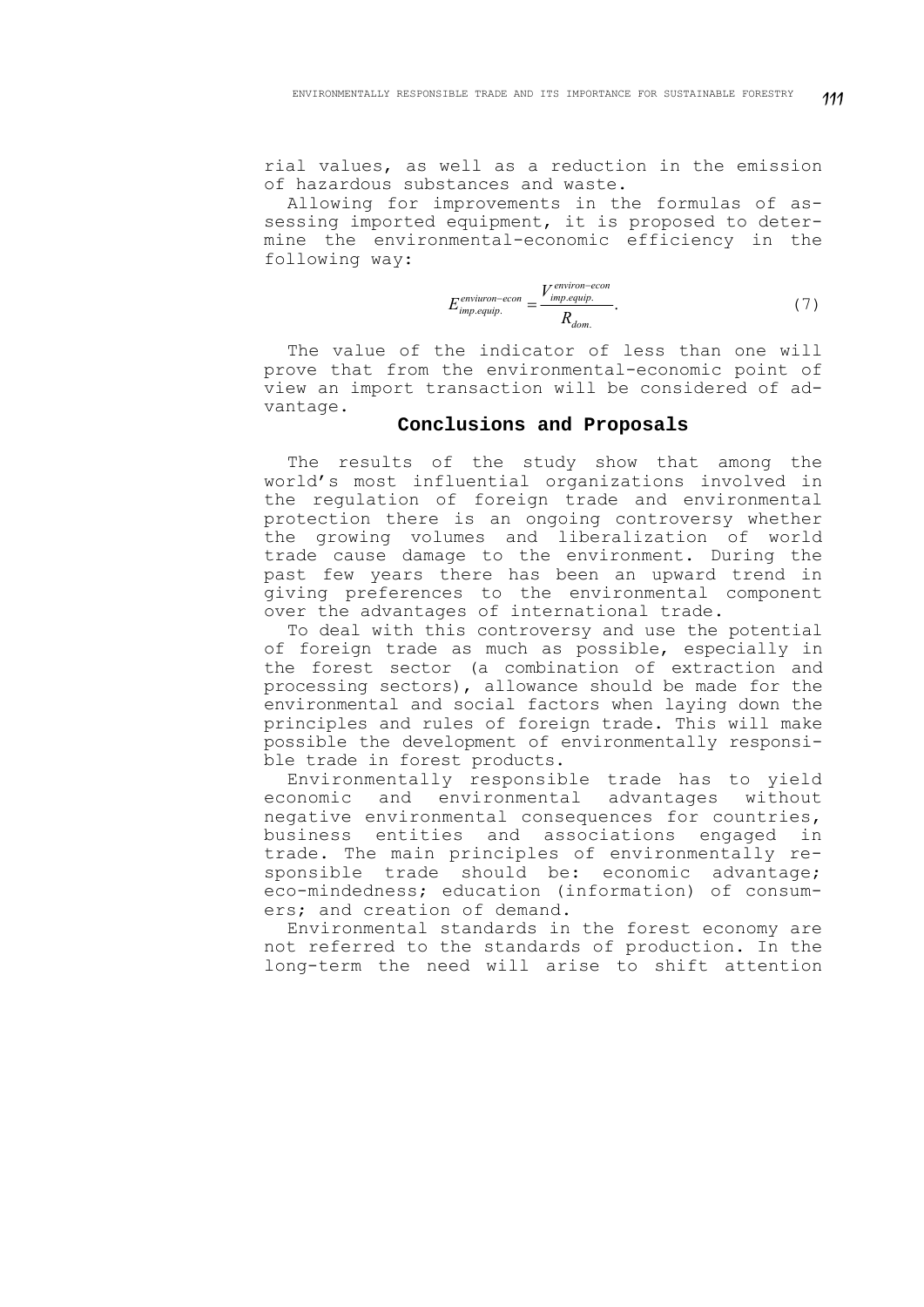from the process of production to balanced consumption. This will increase the role of trade as a corresponding channel for the required changes in policy.

When evaluating the instruments related to trade, we believe that it is important to take into account three general aspects: effectiveness of achievement of specific goals and sufficiency of proposed measures; compromise between environmental effects and economic growth; and general effect.

Judging from the evaluated trade restrictions, we can arrive at the conclusion that they are necessary as effective levers for promoting environmental protection worldwide, especially for dealing with environmental issues.

The experience of other countries shows that the introduction of certain restrictions on foreign trade in forest products (especially logs) produces a different effect. The introduction of complete bans on export of logs causes growth in illegal trade instead of developing the national woodworking industry.

Proceeding from this study, the best measure should be the introduction of an export duty of up to 10% and environmental marking along with the certification of forests, which is consistent with the WTO norms and, as the experience of some countries shows, yields positive results. The proceeds from the duty can be committed to finance the certification of forests and sustainable forest management.

#### **References**

1. ARA, Down to Earth, Fern, FOE, Global winners, Green Movement Estonia, IFAW, Rainforest Foundation, WWF. Illegal logging and the global trade in illegally sourced timber — a crime against forests and peoples. — April 2002.

2. Bach C. International trade principles and incentives for sustainable forest management. — Brussels: UN-ECE, 2002.

3. Barbier E. Impact of the Uruguay Round on international trade in forest products. — Rome: FAO. 1996. — Р.  $4 - 6$ .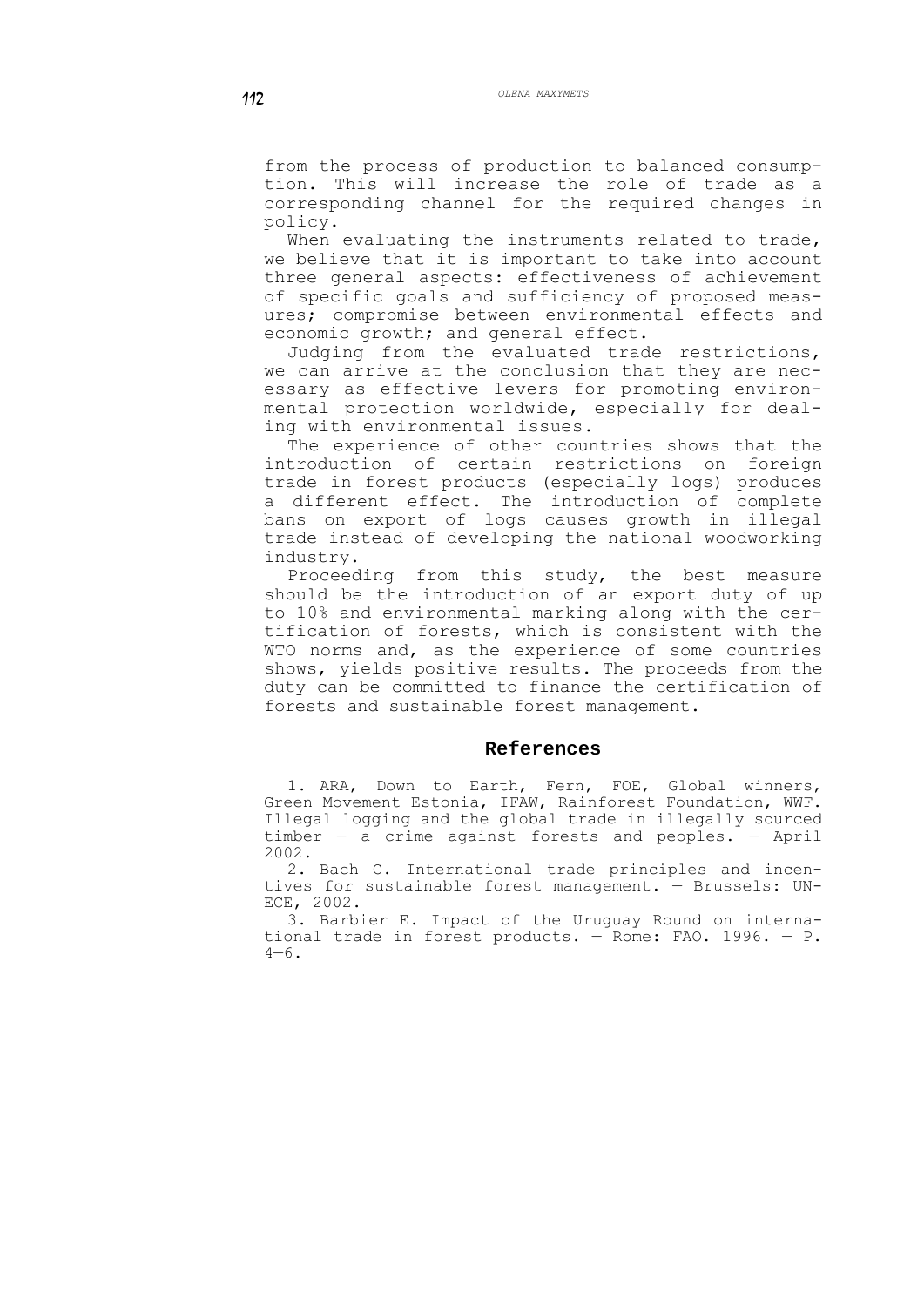4. Basel Convention on the Control of Transboundary Movements of Hazardous Wastes and their Disposal.

5. Blaser J. Illegal activity in the forest sector: an overview // Materials of FLEGT Conference in Brazzaville, 18 June 2002.

6. Bourke I., Leitch J. Trade restrictions and their impact on international trade in forest products. — Rome: FAO, 2000.

7. Bourke I.J. International trade in forest products and the environment // International Journal of Forestry and Forests. - Unasylva,  $1996. - P. 12-17.$ 

8. Bourke I.J. The Uruguay Round results — an overview // Tropical Forest Update - 1996. - No.  $6(2)$ . - P. 12-15.

9. Brack D., Gray K., Hayman G. Controlling the international trade in illegally logged timber and wood products. — Royal Institute of International Affairs, 2002. — 75 p.

10. Brack D., Marijnissen Ch., Ozinga S. Controlling imports of illegal timber: options for Europe. — Netherlands: FERN, 2002.

11. CINTRAFOR. Forest Products Export: Policy Impacts. Fact Sheet  $# 10. - 2 p.$ 

12. Communication from the Commission to the Council and the European Parliament Proposal for a European Union action plan. — FLEGT & Commission of the European Communities, Brussels, 21.05.2003.— 32 p.

13. Environment and trade. A Handbook. — The United Nations Environment Programme, Division of Technology, Industry, Economics and Trade Unit and the International Institute for Sustainable Development, 2000. p. 12. — p. 96

14. FERN Report. Illegal logging and the global trade in illegally sourced timber: a crime against forests and peoples. — FERN. — 2002, April. — 26 р.

15. Findlay D. Comparative advantage. — The World of Economics, New York: WW, Norton, 1991. — P. 99

16. French H. Costly tradeoffs: reconciling trade and the environment. Worldwatch paper 113. — March 1993.

17. Geneva timber and forest discussion papers. Trade and environment issues in the forest and forest products sector. - United nations New York and Geneva, 2000 - 68 p.

18. http://europa.eu.int — official website of the EU Trade Commission

19. http://www.epe.be — official website of the Sustainable Trade and Innovation Center [STIC]

20. http://www.iisd.org/standards/trade\_standards.asp — International Institute of Sustainable Development

21. International Workshop of Forest Fiscal System. World Bank, Washington DC. - 2003. 19-21 October. - 9 p.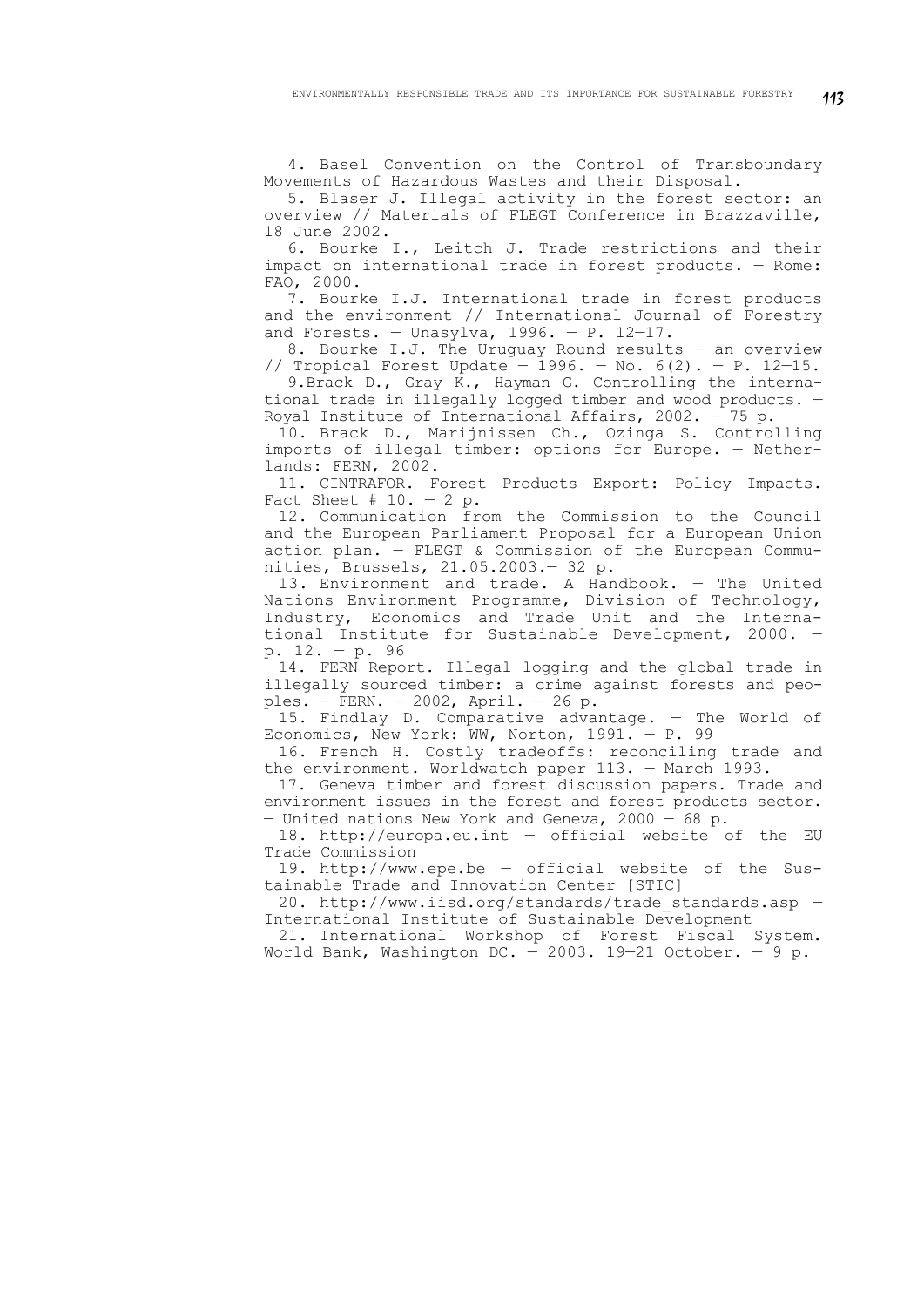22. Johnson S. Environment and free trade // Ecological Economy. — 1992. —No. 7. — Р. 7—15.

23.Latenas S. Globalisation and changes in the patterns of consumption in Chile. — Santiago: Consumers International Regional Office for Latin America, 1997 — 23 р.

24. Lee R. Process and product: making the link between trade and the environment // Environmental Affairs. — 1994. — No. 6. — P. 320-347.

25. Moltke K. International environmental management, trade regimes and sustainability. — Winnipeg: IISD, 1996. — Р.

26. Moltke K. Trade and Environment. The linkages and the politics. - Canberra,  $1999 - P.3. - 85 p.$ 

27. Nordstrom H., Vaughan S. Trade and Environment. Report of World Trade Organization. — WTO, 2000 — Р. 127

28. Nordstrom H., Vaughan S., Abhyankar S., Sørensen J. Trade and Environment. Special Studies 4. — WTO, 1999. — Р. 16.

29. Regulatory barriers to the enhanced use of wood in Europe. Building Research Establishment. — Brussels: CEI-Bois, 2003. — 149 p.

30. Robins N., Roberts S. Environmental responsibility in world trade // Materials of the British Council International Conference. — London, 1998 — Р. 34—39.

31. Rotterdam Convention on the Prior Informed Consent Procedure for Certain Hazardous Chemicals And Pesticides in International Trade

32. Simula M. Trade and Environmental Issues in Forest Production // Environmental Division Working Paper. — 1999. — April . — 38 p.

33. Steininger K. Reconciling trade and the environment: towards a comparative advantage for long-term policy goals // Ecological Economy.  $-$  1994.  $-$  No. 9.  $-$ P. 23—42.

34. Study of non tariff measures in the forest products sector // Forest research institute study,  $1999 - 46$  p.

35. Timber Bulletin. Annual forest products' market review 2003-2004. — Vol. LVI. — 2005. — 152 p.

36. Vaughan S., Ali D. Policy effectiveness and MEAs. Environment and Trade Series #17. Geneva: UNEP, 1998. p. 43.

37. Wolfe M. Trade expansion remains the engine of growth // Financial Times,  $1999 - 29$  October - P. 5

38. World Bank. Controlling the international trade in illegally logged timber and wood products — a revised strategy.  $-$  RIIA, 2004.  $-$  65 p.

39. Young M. Ecologically accelerated trade liberalisation: a set of disciplines for environment and trade agreements // Ecological Economy.  $-$  1994.  $-$  No.9.  $-$  P. 43-51.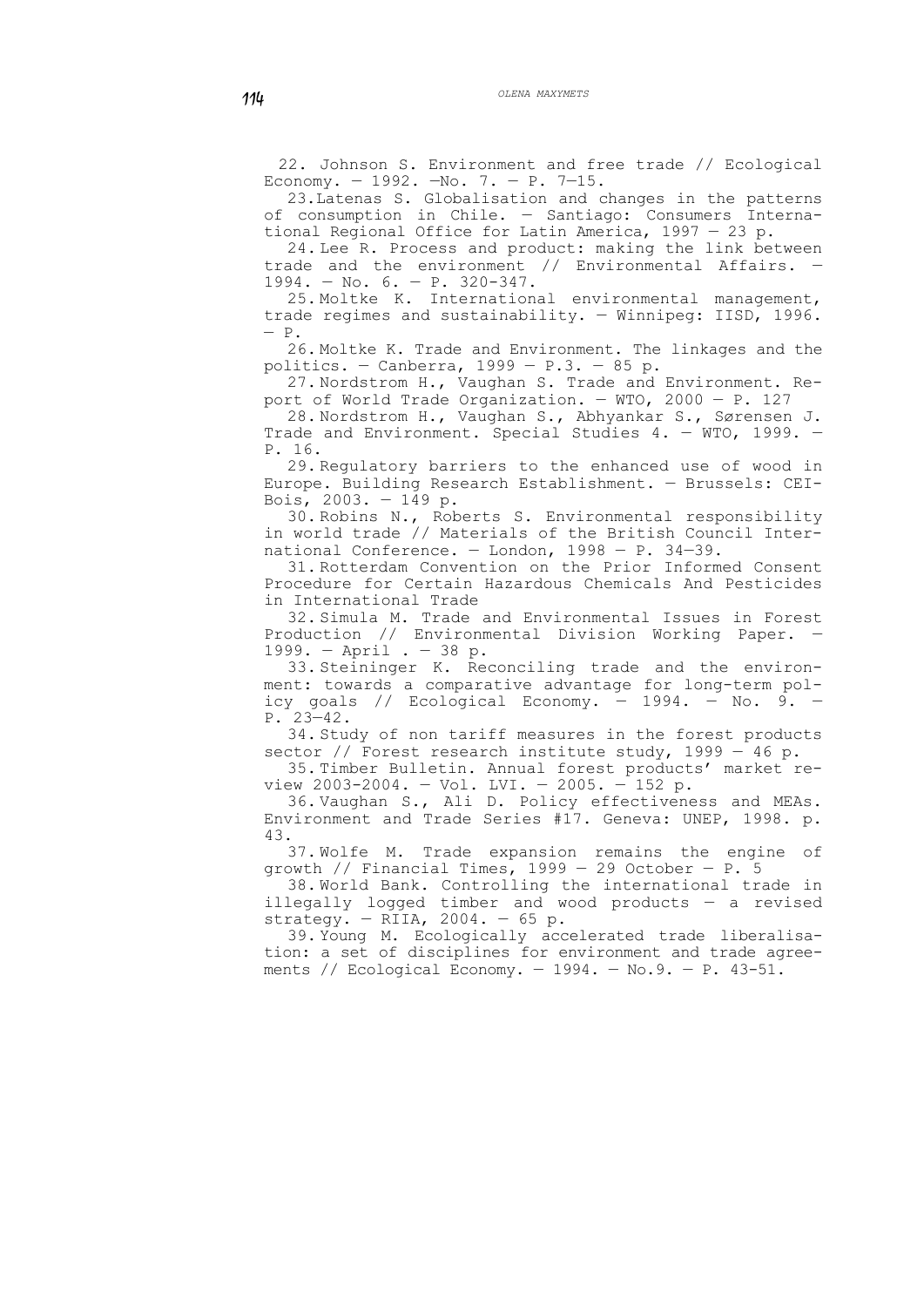40.*Eksportna orientatsia ta ii vplyv na restrukturyzatsiu pidpryemstva krainy. Ukraina na shliakhu do Yevropy.* [I.Akimova. Export Orientation and its Impact on the Restructuring of a Country's Enterprises. Ukraine on the Way to Europe. Edited by L.Hoffman and F.Miollers. Kyiv, Fenix Publishers, 2001, pp.205-215].

41.*Vliyaniye ekologicheskogo faktora na formirovaniye sovremennoy sistemy mezhdunarodnykh otnosh-eniy.* [N.Andreyeva., S.Kharichkov. The Impact of the Eco-logical Factor on the Formation of the Current System of International Economic Relations. *Regional Economics.* 2004, No.2, pp.142—153].

42.G.Daily. Above Growth. Economic Theory of Sustainable Development. Translated from English. Kyiv, Intelsfera Publishers, 2002, p. 312.

43. W.Kweizer, F.Vinunz. Ukraine's Integration into the World Economy. In What Way, How Fast, and What For?. *Ukraine on the Way to Europe.* Edited by L.Hoffman and F.Miollers. Kyiv. Fenix Publishers, 2001, p.91.

44. K.Losyk. Floods, Forests and Two Transcar-pathian Governors. *Mirror of the Week.* 2001, No.11, March 17-23; H.Storozhuk. Wood Goes Abroad. For us are Left but Chips?<br>Government Courier. 2003, September 8; I. *Government Courier*. 2003, September 8; I. Franchyk. Polissia is Turning into a Desert. *Rivne Gazette.* 2004, March 11 [No.899]; P.Checheliuk. The Future of Ukrainian Forests: is there a Reason for Optimism? *Mirror of the Week.* 2002, December 28[No.50].